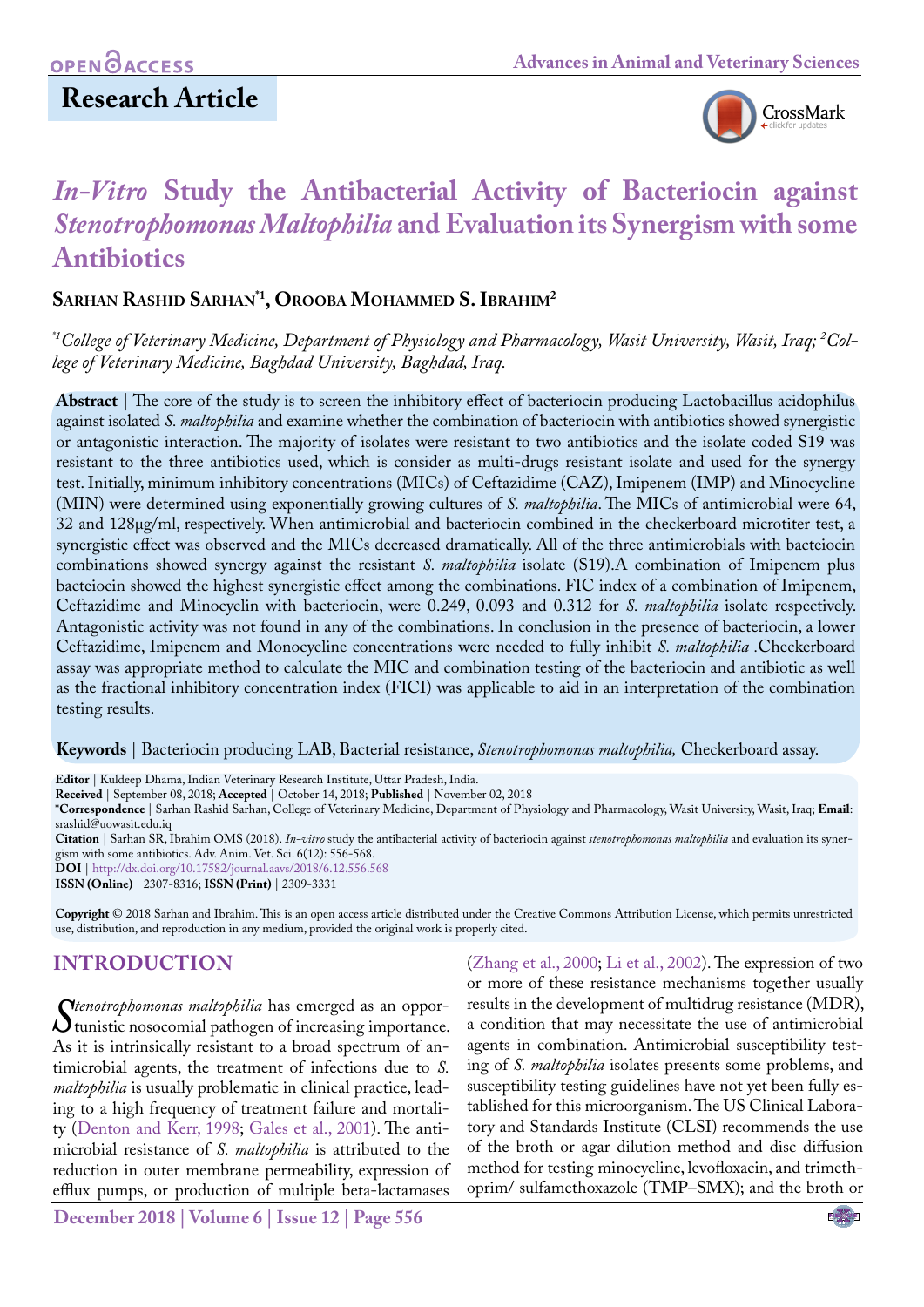agar dilution method for testing ticarcillin/clavulanic acid, ceftazidime, and chloramphenicol ([CLSI, 2018\)](#page-10-2).The recent increase in the number of cases of antibiotic resistance has encouraged scientists to reassess alternative therapeutic options ([Michael et al., 2014](#page-11-1); [Holmes et al., 2016](#page-11-2)) In general, however, the widespread discovery of novel antibiotics remains largely uncommon [\(Cooper and Shlaes, 2011\)](#page-10-3).

Bacteriocin is one of the effective option in treatment of many bacterial infection as alternative therapeutics option to compensate the shortage of novel antibiotics. Bacteriocin is a peptides synthesized in bacterial ribosome toxic to other bacteria and it is reveal a narrow spectra of activity which is targeting a group of related bacteria, while other show wide spectrum effective against other species and genera ([Cotter et al., 2013\)](#page-10-4).

Bacteriocins produced by Gram-positive bacteria are of great interest for researchers because they are produced by useful lactic acid bacteria (LAB) in addition to generally having a wider inhibition spectrum than bacteriocins from Gram-negative bacteria. Bacteriocins produced by LAB are also generally regarded as safe (GRAS), since they can be found or used in fermented food and feed products like cheese and yoghurt in addition to being non-toxic to eukaryotic cells ([Nes et al., 2007\)](#page-11-3). LAB produces various compounds such as organic acids, diacetyl, hydrogen peroxide, and bacteriocin or bactericidal proteins during lactic fermentations. Bacteriocins are antimicrobial proteinaceous compounds that are inhibitory towards sensitive strains and are produced by both Gram-positive and Gram negative bacteria [\(Padmanabha et al., 2006](#page-11-4)).

However, possibly a good option to combine the bacteriocins with other antibiotics. A synergy between bacteriocins and antimicrobial may potentiate each other killing activity, thus reducing the emergence of resistance to either antibiotics and bacteriocins.

Furthermore, combinations of bacteriocins with antibiotics can decrease the concentration of antibiotics required to kill a target pathogen, thereby diminishing the likelihood of adverse side effects associated with the antibiotic. An example of adverse effects of polymyxin group of antibiotics is the nephrotoxicity [\(Mendes et al., 2009;](#page-11-5) [Abdelraouf](#page-9-0) [et al., 2012\)](#page-9-0). One of the advantages of synergistic combinations of bacteriocins with antibiotics are decreases the funding associated with the synthesis and introducing of the more costly antibiotics. As well as, efficacious synergistic combinations of antibiotics and bacteriocins can extend the spectra of antibiotics, which may be beneficial in treating bacterial infections of unknown etiology. There are many methods to assessing antibacterial synergy in vitro. Examples of such tests include the broth-based checkerboard assay, as well as agar-based screens such as E-tests

**December 2018 | Volume 6 | Issue 12 | Page 557**

#### **Advances in Animal and Veterinary Sciences**

(bioMérieux) to evaluate synergy ([Sopirala et al., 2010;](#page-12-0) [Soltani et al., 2012\)](#page-12-1). Therefore, the present study set out to screen the synergism interaction between some antibiotics and bacteriocin producing Lactobacillus acidophilus against isolated *S. maltophilia*.

## **MATERIALS AND METHODS**

## **Isolation and Identification of** *Stenotrophomonas Maltophilia*

A total of a 75 swab samples were collected from different sites of infection in dogs during Dec 2017 to Feb 2018. Samples were obtained from different locations in Wasit province. Samples were diluted in saline and swabbed on blood-supplemented Mueller–Hinton agar plates MHA (Hi-media, India). Specimens were promptly took to the laboratory and processed. Standard methods for isolation and identification of *S. maltophilia* were used*.* 

#### *Lactobacillus acidophilus*

*L. acidophilus* was obtained from central public health lab. In Wasit province. The bacteria was re-cultured on Do Man Rogosa sharpe agar (MRS) (Himedia, India) incubated anaerobically with gas generating kit (5-10% CO2 of atmosphere) at 37  $\mathbb{C}^{\circ}$  for 24 hr. [\(MacFaddin, 2000](#page-11-6)). Overnight culture was centrifuged at 10000 xg for 15 min. The supernatant was collected and passed through 0.2 um sterile syringe filter. The supernatant broth collected were used for antibacterial study against *S. maltophilia* ([Astha](#page-10-5)  [et al., 2012](#page-10-5)). For elimination of the antimicrobial effect of organic acids the supernatant fluid adjusted to pH 6.5 with NaOH (1 N) to rule out acid inhibition. Also the inhibitory action of hydrogen peroxide was eliminated by the addition of a sterile solution of catalase (Fluka, Germany) (300 U/ml) at 25°C for 30 min ([Ammor et al., 2006](#page-9-1)).

#### **Susceptibilty of the** *S. Maltophilia* **to ANTIBIOTICS**

Minimum Inhibitory Concentration (MIC) was determined by using broth dilution assay method [\(CLSI, 2018](#page-10-2)). In the tube dilution assay, standard bacterial suspension  $(S19)$  (3.5×10<sup>7</sup> cell/ml) was added to tubes containing 9 ml Cation adjusted Mueller–Hinton broth MHB (Hi-media, India) and different concentrations of Ceftazidime, Imipenem and Minocycline, [Table \(1\)](#page-2-0) (0.5, 1, 2, 4, 8, 16, 32, 64, 128 and 256µg/ml), (0.125, 0.25, 0.5, 1, 2, 4, 8, 16, 32 and 64µg/ml) and (2, 4, 8, 16, 32, 64, 128, 256, 512 and 1024µg/ml) were prepared respectively. Two tubes containing antibacterial and nutrient broth served as negative control and positive control, respectively. After 24 h incubation at 37C°, the tubes were examined for growth. The MIC of antibiotics was taken as the lowest concentration that showed no growth. Multiple drugs resistant isolate that showed resistant to the all three antibiotics was used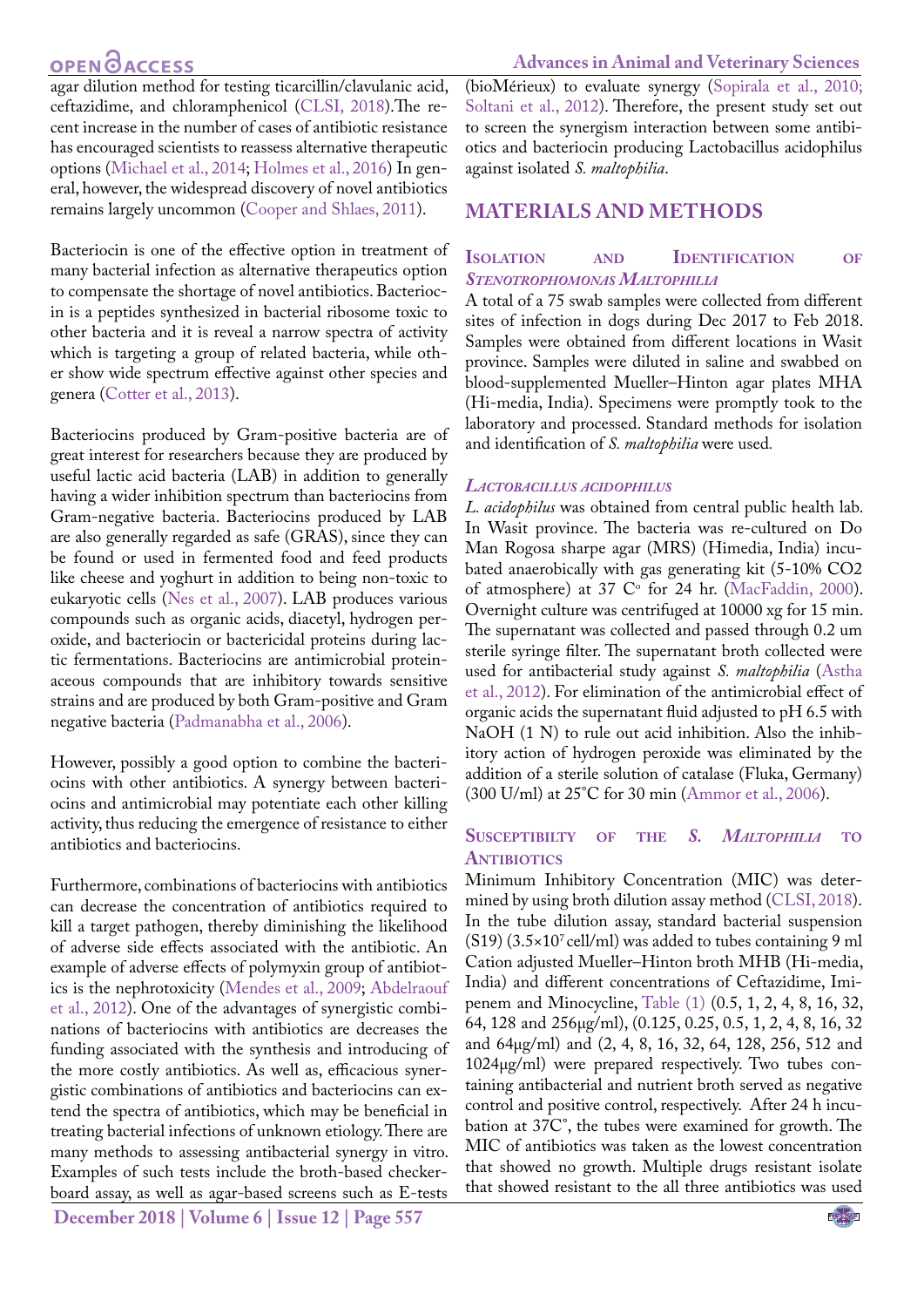for the further experiments.

#### <span id="page-2-0"></span>**Table 1:** Antibiotics used in this study

| Antibiotics/<br><b>Chemicals</b> | Company                                  | Origin  |
|----------------------------------|------------------------------------------|---------|
| Ceftazidime                      | GlaxoSmithKline Pharmaceu-<br>ticals Ltd | England |
| Imipenem                         | Ranbaxy Laboratories Ltd.                | India   |
| Minocycline                      | Melinta Therapeutics                     | US      |

## **Susceptibilty of the** *S. Maltophilia* **to BACTERIOCIN**

Determination of MIC of bacteriocin by using broth microdilution method. In this method, round-bottom wells of 96-well plates with a volume of 300 μl were used. Different concentrations of cell free supernatants were prepared by serial dilutions of 200 μL with 2 fold dilutions (300, 150, 75, 37.5, 18.75, 4.68, 2.34 and 1.17 μg/mL) using cation adjusted MHB (Himedia, India) then 100 μl of the bacterial suspension coded (S19) were added to each well. The final concentration of bacteria in each well was adjusted to 0.5 McFarland standard tube. Two wells containing microbial growth and media broth served as positive control and negative control, respectively. The plates were incubated at 37°C for 24. MIC values were detected by ELISA reader. ([Dasari et al., 2014\)](#page-10-6).

% of reduction in growth = OD value of control well – test well / OD value of control well × 100

## **Synergism Test of Bactriocin Combination with Antibiotics**

The efficiency of double combination of Bacteriocins with Ceftazidime, Imipenem and Minocycline against the clinical resistant isolate of *S. maltophilia* (S19) was assessed by the checkerboard method. The synergy was evaluated by calculation of the Fraction Inhibitory Index  $(\Sigma$  FIC) as follow:

The interaction is defined as synergistic if the FIC index is ≤0.5; indifferent, if the FIC index is >0.5 and ≤4; and antagonistic if the FIC index is >4 [\(Turgis et al., 2016](#page-12-2)). To a standard 96-well round-bottomed microtitre plate, 50 μL of the bacteriocin and antimicrobial solutions were pipetted into each well, so that each row and column contained a ½ MIC, ¼ MIC, 1/8 MIC, 1/16 MIC, 1/32 MIC, 1/64 MIC and 1/128 MIC of bacteriocin and one antimicrobial agent as explained i[n Figures \(1](#page-2-1)[,2,](#page-2-2)[3\),](#page-2-3) Then inoculate each well with 100 μL volume of resistant isolate of *S. maltophilia*, equivalent to 0.5 MacFarland suspension was pipetted ([Andrews, 2001\)](#page-10-7). All microtitre plates were incubated at  $37C<sup>o</sup>$  for 24 h. At the end of the incubation period, each well was observed for optical density. The lowest concentration that did not show turbidity was taken as the MIC. The fractional inhibitory concentrations (FIC) were deter

|    |             |            | Ceftazidime concentrations<br>$\mu$ g/ml |             |            |            |                |    |            |
|----|-------------|------------|------------------------------------------|-------------|------------|------------|----------------|----|------------|
| C1 | 1/128<br>MС | 1/64<br>МC | 1/32<br>MС                               | 1/16<br>MIC | 1/8<br>MIC | 1/4<br>MIC | 1/2<br>MIC     | C6 |            |
|    |             |            |                                          |             |            |            |                |    | $1/2$ MIC  |
|    |             |            |                                          |             |            |            |                |    | $1/4$ MIC  |
|    |             |            |                                          |             |            |            |                |    | $1/8$ MIC  |
|    |             |            |                                          |             |            |            |                |    | $1/16$ MIC |
|    |             |            |                                          |             |            |            |                |    | $1/32$ MIC |
|    |             |            |                                          |             |            |            |                |    | $1/64$ MIC |
|    |             |            |                                          |             |            |            |                |    | 1/128 MIC  |
|    | C2          | C3         |                                          |             |            | C4         | C <sub>5</sub> |    |            |

<span id="page-2-1"></span>Figure 1: Diagram of the checkerboard assay shows wells concentrations of Bacteriocin and Ceftazidime. C1 = broth alone (no bacterial inoculum), C2 = broth+ indicator + org, C3 =broth+indicator, C4 = Ceftazidime alone, C5 = D.W. alone and C6 = Bacteriocin alone.

|               |                |                | Bacteriocin concentrations µg/ml | <b>Imipenem</b> concentrations<br>$\mu$ g/ml |            |                |            |    |            |
|---------------|----------------|----------------|----------------------------------|----------------------------------------------|------------|----------------|------------|----|------------|
| <sub>C1</sub> | 1/128<br>MIC   | 1/64<br>МC     | 1/32<br>МC                       | 1/16<br>MIC                                  | 1/8<br>MIC | 1/4<br>МC      | 1/2<br>MIC | C6 |            |
|               |                |                |                                  |                                              |            |                |            |    | $1/2$ MIC  |
|               |                |                |                                  |                                              |            |                |            |    | $1/4$ MIC  |
|               |                |                |                                  |                                              |            |                |            |    | $1/8$ MIC  |
|               |                |                |                                  |                                              |            |                |            |    | $1/16$ MIC |
|               |                |                |                                  |                                              |            |                |            |    | 1/32 MIC   |
|               |                |                |                                  |                                              |            |                |            |    | $1/64$ MIC |
|               |                |                |                                  |                                              |            |                |            |    | 1/128 MIC  |
|               | C <sub>2</sub> | C <sub>3</sub> |                                  |                                              |            | C <sub>4</sub> | C5         |    |            |

<span id="page-2-2"></span>**Figure 2:** Diagram of the checkerboard assay shows wells concentrations of Bacteriocin and Imipenem. C1 = broth alone (no bacterial inoculum), C2 = broth+ indicator + org, C3 =broth +indicator, C4 = Imipenem alone, C5 = D.W. alone and C6 = Bacteriocin alone.

|               |                |                | <b>Minocycline</b> concentrations<br>$\mu$ g/ml |            |           |                |                |    |            |
|---------------|----------------|----------------|-------------------------------------------------|------------|-----------|----------------|----------------|----|------------|
| <sub>C1</sub> | 1/128<br>МC    | 1/64<br>МС     | 1/32<br>MС                                      | 1/16<br>МС | 1/8<br>MС | 1/4<br>MIC     | 1/2<br>МС      | C6 |            |
|               |                |                |                                                 |            |           |                |                |    | $1/2$ MIC  |
|               |                |                |                                                 |            |           |                |                |    | $1/4$ MIC  |
|               |                |                |                                                 |            |           |                |                |    | $1/8$ MIC  |
|               |                |                |                                                 |            |           |                |                |    | $1/16$ MIC |
|               |                |                |                                                 |            |           |                |                |    | $1/32$ MIC |
|               |                |                |                                                 |            |           |                |                |    | $1/64$ MIC |
|               |                |                |                                                 |            |           |                |                |    | 1/128 MIC  |
|               | C <sub>2</sub> | C <sub>3</sub> |                                                 |            |           | C <sub>4</sub> | C <sub>5</sub> |    |            |

<span id="page-2-3"></span>**Figure 3:** Diagram of the checkerboard assay shows wells concentrations of Bacteriocin and Minocycline. C1 = broth alone (no bacterial inoculum), C2 = broth+ indicator + org, C3 =broth +indicator, C4 = Minocycline alone, C5 = D.W. alone and C6 = Bacteriocin alone.

mined based on the method of (isobolographic analysis) described by ([Tallarida, 2006](#page-12-3)). Six-fold replication of all checkerboard assays check for consistency and enabling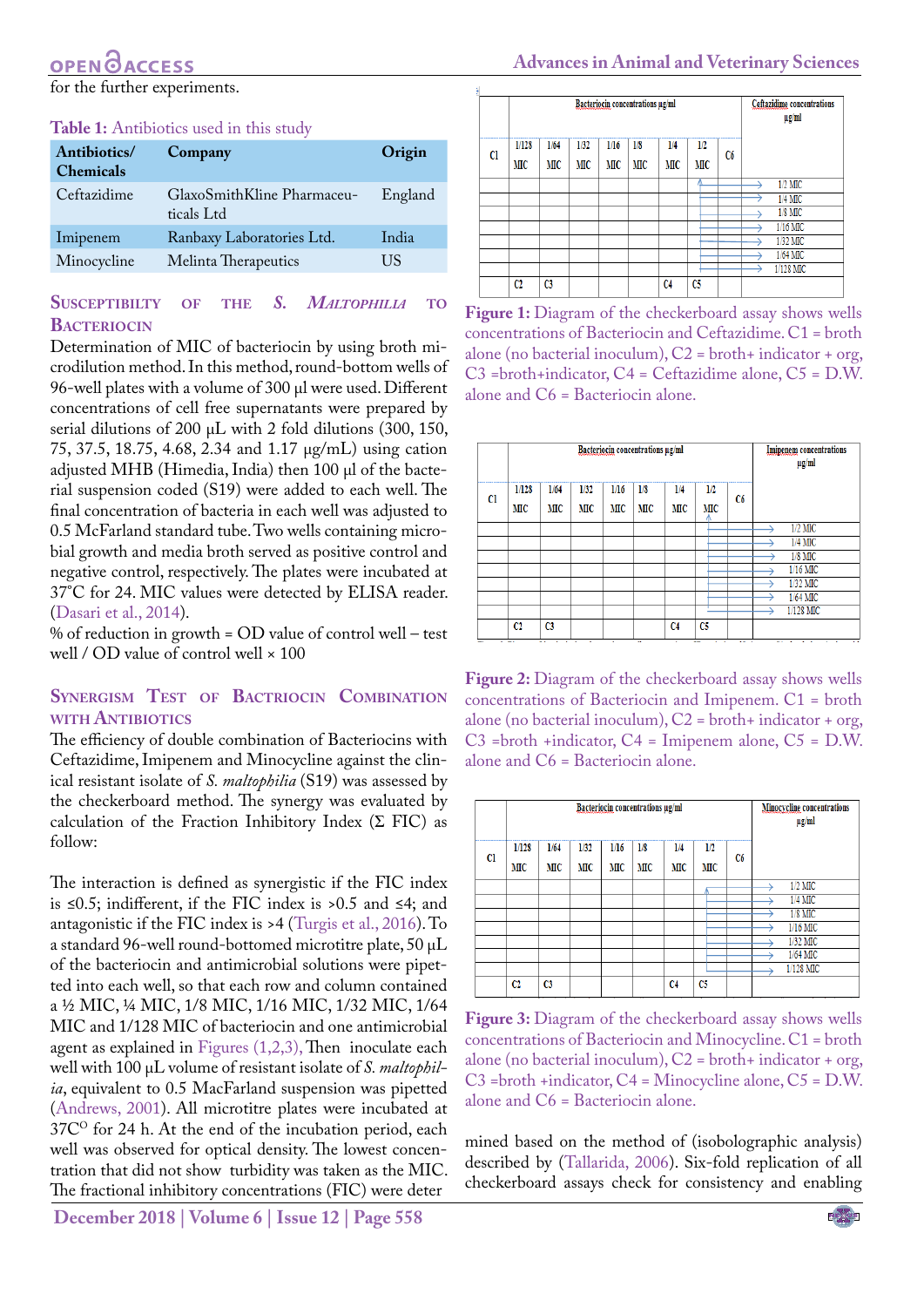the results to be provided as mean values. significant differences between data sets for each combination of bacteriocin were determined using the Wilcoxon Mann–Whitney test, and results that showed ( $P \le 0.05$ ) were considered as significant.

# **Isobolographic Analysis**

For isobolographic analysis of the interaction of bacteriocin with Ceftazidime, Imipenem and Minocycline, the checkerboard data were analyzed by non-weighted, nonlinear regression analysis by using fraction concentration of each drug would be represented on the x and y axis and a straight line showing an inversely proportional relationship represents a purely additive effect between the drug [\(Tallarida, 2006](#page-12-3)).

## **Statistical Analysis**

Data were analyzed statistically using the Microsoft Program SAS (Statistical Analysis System - version 9.1). Statistical analysis of data was performed on the basis of One-Way Analysis of Variance (ANOVA) using a significant level of P<0.05. (SAS, 2012)

# **RESULTS**

## **Isolation and Identification of** *S. Maltophilia*

According to standard laboratory examinations such cultural characteristics and biochemical tests indicated that a total of 75 samples were collected from dogs, 39 samples, showed positive results for the existence of *S.maltophilia*. Results summarized in [Table \(2\)](#page-3-0), [\(3\) a](#page-3-1)nd [\(4\).](#page-3-2)

## <span id="page-3-0"></span>**Table 2:** The prevalence of *S.maltophilia* in nasal swab sample isolated from dogs.

| <b>Isolates</b> | No. of Samples Percentage % |     |
|-----------------|-----------------------------|-----|
| S. maltophilia  | 39                          | 52  |
| Others          | 36                          | 48  |
| Total           | 75                          | 100 |

<span id="page-3-1"></span>**Table 3:** Cultural Characteristics tests used to identify *S.maltophilia*

| <b>Results</b>                                                    |
|-------------------------------------------------------------------|
| G -ve bacilli                                                     |
| Rounded, smooth convex colo-<br>nies goldin yellow in color.      |
| golden yellow to brown colonies                                   |
| golden yellow to orange colonies                                  |
| Brownish discoloration of the<br>medium around confluent growth   |
| Rounded, smooth convex colo-<br>nies yellowish to bluish in color |
|                                                                   |

**Susceptibilty of The** *S. Maltophilia* **to Antibiotics And Bactriocin**

MIC of bacteriocin and antibiotics and the percentages of resistant *S. maltophilia* are shown in [Tables \(5\)](#page-4-0) and [\(6\)](#page-4-1).

# **Antimicrobial Combinations in Checkboard Assay**

Combination of Bacteriocin with the three antimicrobials with showed synergy effect against the resistant *S. maltophilia* isolate coded (S19).A combination of Imipenemplus bacteiocin showed the highest synergistic effect among the combinations comparing to other antibiotics. The fractional inhibitory concentration (FIC) index of a combination of Imipenem, Ceftazidime and Minocyclin with bacteriocin, were 0.249, 0.093 and 0.312 for *S. maltophilia* isolate respectively. Antagonistic activity was not found in any of the combinations, results summarized in [Table \(7\)](#page-5-0), [Figures \(4\)](#page-3-2), [\(5\)](#page-5-1) and [\(6\).](#page-5-2)

Initially, minimum inhibitory concentrations (MICs) of Ceftazidime, Imipenem and Monocycline were determined using exponentially growing cultures of *S. maltophilia*. Our finding showed that the MICs of antimicrobial were 64, 32 and 128μg/ml, respectively.

When antimicrobial and bacteriocin combined in the checkerboard microtiter test, a synergistic effect was observed and the MICs decreased dramatically, [Table \(8\).](#page-5-3) In the presence of low concentrations of bacteriocin, a lower concentrations of Ceftazidime, Imipenemand Monocycline were needed to fully inhibit *S. maltophilia* growth as illustrated in Figures  $(7)$ ,  $(8)$  and  $(9)$  represented the isobolography

|    |       | Bacteriocin concentrations µg/ml |       |       |                  |                |                |    |            |  |  |  |
|----|-------|----------------------------------|-------|-------|------------------|----------------|----------------|----|------------|--|--|--|
| Cl | 0.018 | 0.036                            | 0.073 | 0.146 | 0.292            | 0.585          | 1.17           | C6 | $\mu$ g/ml |  |  |  |
|    |       |                                  |       |       |                  |                |                |    | 64         |  |  |  |
|    |       |                                  |       |       |                  |                |                |    | 32         |  |  |  |
|    |       |                                  |       |       |                  |                |                |    | 16         |  |  |  |
|    |       |                                  |       |       | $FIC =$<br>0.249 |                |                |    | 8          |  |  |  |
|    |       |                                  |       |       |                  |                |                |    |            |  |  |  |
|    |       |                                  |       |       |                  |                |                |    |            |  |  |  |
|    |       |                                  |       |       |                  |                |                |    |            |  |  |  |
|    | C2    | C <sub>3</sub>                   |       |       |                  | C <sub>4</sub> | C <sub>5</sub> |    |            |  |  |  |

<span id="page-3-2"></span>**Figure 4:** Diagram of the checkerboard assay shows well concentration of Bacteriocin and Ceftazidime. C1 = broth alone (no bacterial inoculum),  $C2 =$  broth+ indicator + org, C3 =broth +indicator, C4 = Ceftazidime alone, C5 = D.W. alone and C6 = Bacteriocin alone.

# **DISCUSSION**

In veterinary medicine *S. maltophilia* is considered to be a coloniser. In domestic animals, there are only a few reports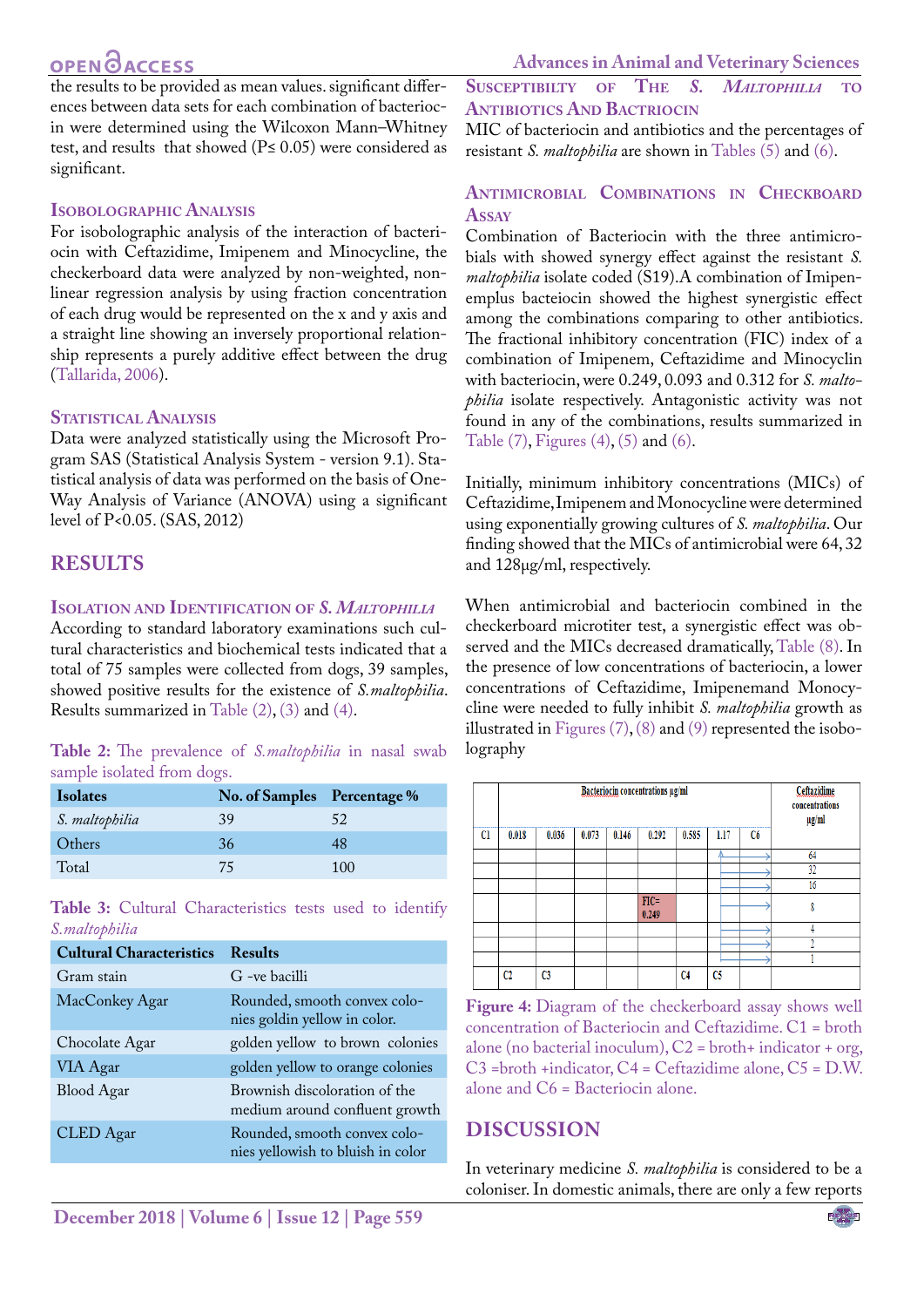<span id="page-4-0"></span>

| <b>OPEN GACCESS</b>                                        |               |                          |                         |                       | <b>Advances in Animal and Veterinary Sciences</b> |         |                     |       |
|------------------------------------------------------------|---------------|--------------------------|-------------------------|-----------------------|---------------------------------------------------|---------|---------------------|-------|
| Table 4: Biochemical tests used to identify S. maltophilia |               |                          |                         |                       |                                                   |         |                     |       |
| <b>Biochemical tests</b>                                   | <b>TSI</b>    | <b>Maltose</b> oxidation |                         | Glucose Catalase test | Lysine decarboxylation                            |         | <b>Oxidase test</b> |       |
| Results                                                    | K/K           | $+ve$                    | $+ve$                   | $+ve$                 | $+ve$                                             |         | $-ve$               |       |
| Table<br>5:<br>from dogs                                   | Antimicrobial | activity<br>of           | Antibiotics             | and                   | <b>Bacteriocin</b>                                | against | isolated            | (S19) |
| <b>Bacteria</b>                                            |               | S. maltophilia (n=39)    |                         |                       |                                                   |         |                     |       |
| <b>Antibiotics / Bacteriocin</b>                           |               | $MIC$ $\mu$ g/ml         | S<br>$n\left(\%\right)$ |                       | $n\left(\%\right)$                                | $\bf R$ | $n\left(\%\right)$  |       |
| Ceftazidime                                                |               | 64                       | 5(12.8%)                |                       | 6(15.38%)                                         |         | 28 (71.79%)         |       |
| Imipenem                                                   |               | 32                       |                         | 23 (58.97%)           | -                                                 |         | 16 (41.02%)         |       |
| Minocycline                                                |               | 128                      |                         | 12 (30.76%)           | 8 (20.51%)                                        |         | 19 (48.71%)         |       |
|                                                            |               |                          |                         |                       |                                                   |         |                     |       |

Bacteriocin  $2.34$   $2.34$   $3.4$   $4.4$   $5.4$   $6.4$   $6.4$   $7.4$   $7.4$   $8.4$   $7.4$   $8.4$   $9.4$   $10.4$   $10.4$   $10.4$   $10.4$   $10.4$   $10.4$   $10.4$   $10.4$   $10.4$   $10.4$   $10.4$   $10.4$   $10.4$   $10.4$   $10.4$   $10.4$   $10.4$   $10.4$   $10$ S: sensitive, I: intermediate, R: resistance

<span id="page-4-1"></span>**Table 6:** Susceptibility percentage of *S. maltophilia* isolates to the antibiotics.

|                           | . <del>.</del> .<br><b>Antibiotics</b> |               |               | <b>Susceptibility Percentage (%)</b> |              |            | Ch-square |
|---------------------------|----------------------------------------|---------------|---------------|--------------------------------------|--------------|------------|-----------|
| S.maltophilia<br>Code no. | ceftazidime Imipenem                   |               | minocycline   | $%$ of $S^*$                         | $%$ of $I^*$ | % of $R^*$ |           |
| S <sub>1</sub>            | R                                      | S             | $\bf{I}$      | 46.34                                | 35.54        | 18.12      | $9.12*$   |
| S <sub>2</sub>            | ${\bf R}$                              | ${\mathbf S}$ | $\mathbf I$   | 44.12                                | 32.3         | 23.54      | $9.33*$   |
| S <sub>3</sub>            | $\overline{\mathrm{R}}$                | ${\bf S}$     | ${\bf S}$     | 20.23                                | 00.00        | 79.77      | $10.11*$  |
| S <sub>4</sub>            | $\mathbf R$                            | ${\bf S}$     | ${\bf S}$     | 23.13                                | 00.00        | 76.87      | $10.54*$  |
| S <sub>5</sub>            | ${\bf R}$                              | ${\bf R}$     | $\mathbf I$   | 00.00                                | 30.12        | 69.88      | 9.88*     |
| S <sub>6</sub>            | S                                      | ${\bf R}$     | $\rm I$       | 33.56                                | 31.23        | 35.21      | $8.22*$   |
| S7                        | S                                      | ${\bf R}$     | $\rm I$       | 31.31                                | 32.78        | 35.91      | $9.14*$   |
| S8                        | $\mathbf S$                            | S             | ${\bf R}$     | 68.34                                | 00.00        | 31.66      | $8.88*$   |
| S <sub>9</sub>            | $\mathbf R$                            | ${\bf S}$     | ${\bf R}$     | 21.88                                | 00.00        | 78.12      | $10.84*$  |
| S <sub>10</sub>           | ${\mathbf S}$                          | ${\bf R}$     | ${\bf R}$     | 18.24                                | 00.00        | 81.76      | 12.38*    |
| <b>S11</b>                | ${\bf R}$                              | ${\bf S}$     | ${\bf R}$     | 20.11                                | 00.00        | 79.89      | $10.12*$  |
| S <sub>12</sub>           | ${\bf R}$                              | ${\bf R}$     | ${\bf S}$     | 17.31                                | 00.00        | 82.69      | 13.94*    |
| <b>S13</b>                | $\mathbf S$                            | S             | ${\bf R}$     | 78.77                                | 00.00        | 21.23      | $9.16*$   |
| <b>S14</b>                | ${\bf R}$                              | ${\bf R}$     | ${\bf S}$     | 15.41                                | 00.00        | 84.59      | 13.81*    |
| <b>S15</b>                | ${\bf R}$                              | S             | ${\bf S}$     | 74.44                                | 00.00        | 25.56      | $10.18*$  |
| S <sub>16</sub>           | ${\bf R}$                              | S             | ${\bf S}$     | 85.44                                | 00.00        | 14.56      | $9.65*$   |
| <b>S17</b>                | $\overline{I}$                         | S             | ${\bf S}$     | 75.89                                | 24.11        | 00.00      | $8.77*$   |
| S <sub>18</sub>           | $\overline{\mathrm{R}}$                | ${\bf S}$     | ${\bf S}$     | 81.63                                | 00.00        | 18.37      | $11.55*$  |
| S <sub>19</sub>           | ${\bf R}$                              | $\mathbf R$   | ${\bf R}$     | 00.00                                | 00.00        | 100        | 15.00     |
| S <sub>20</sub>           | ${\bf R}$                              | ${\mathbf S}$ | ${\bf S}$     | 77.34                                | 00.00        | 22.66      | $11.10*$  |
| S <sub>21</sub>           | $\rm R$                                | S             | ${\bf R}$     | 37.98                                | 00.00        | 62.02      | $8.54*$   |
| S <sub>22</sub>           | $\rm R$                                | ${\bf R}$     | ${\mathbf S}$ | 33.56                                | 00.00        | 66.44      | $9.25*$   |
| S <sub>23</sub>           | $\mathbf R$                            | ${\bf R}$     | $\mathbf I$   | 00.00                                | 37.65        | 62.35      | $9.72*$   |
| S <sub>24</sub>           | ${\bf R}$                              | ${\bf S}$     | ${\bf R}$     | 28.65                                | 00.00        | 71.35      | $10.77*$  |
| S <sub>25</sub>           | $\rm R$                                | ${\bf S}$     | ${\bf R}$     | 12.65                                | 00.00        | 87.35      | $12.31*$  |
| S <sub>26</sub>           | ${\bf R}$                              | S             | ${\bf R}$     | 18.75                                | 00.00        | 81.25      | $12.45*$  |
| S <sub>27</sub>           | $\overline{\mathrm{R}}$                | S             | $\mathbf I$   | 36.15                                | 22.73        | 41.12      | $8.61*$   |
| S28                       | ${\bf R}$                              | S             | ${\bf R}$     | 28.45                                | 00.00        | 71.55      | $9.41*$   |
| S <sub>29</sub>           | ${\bf R}$                              | ${\bf S}$     | ${\bf S}$     | 79.13                                | 00.00        | 20.87      | $10.38*$  |
|                           |                                        |               |               |                                      |              |            |           |

**December 2018 | Volume 6 | Issue 12 | Page 560**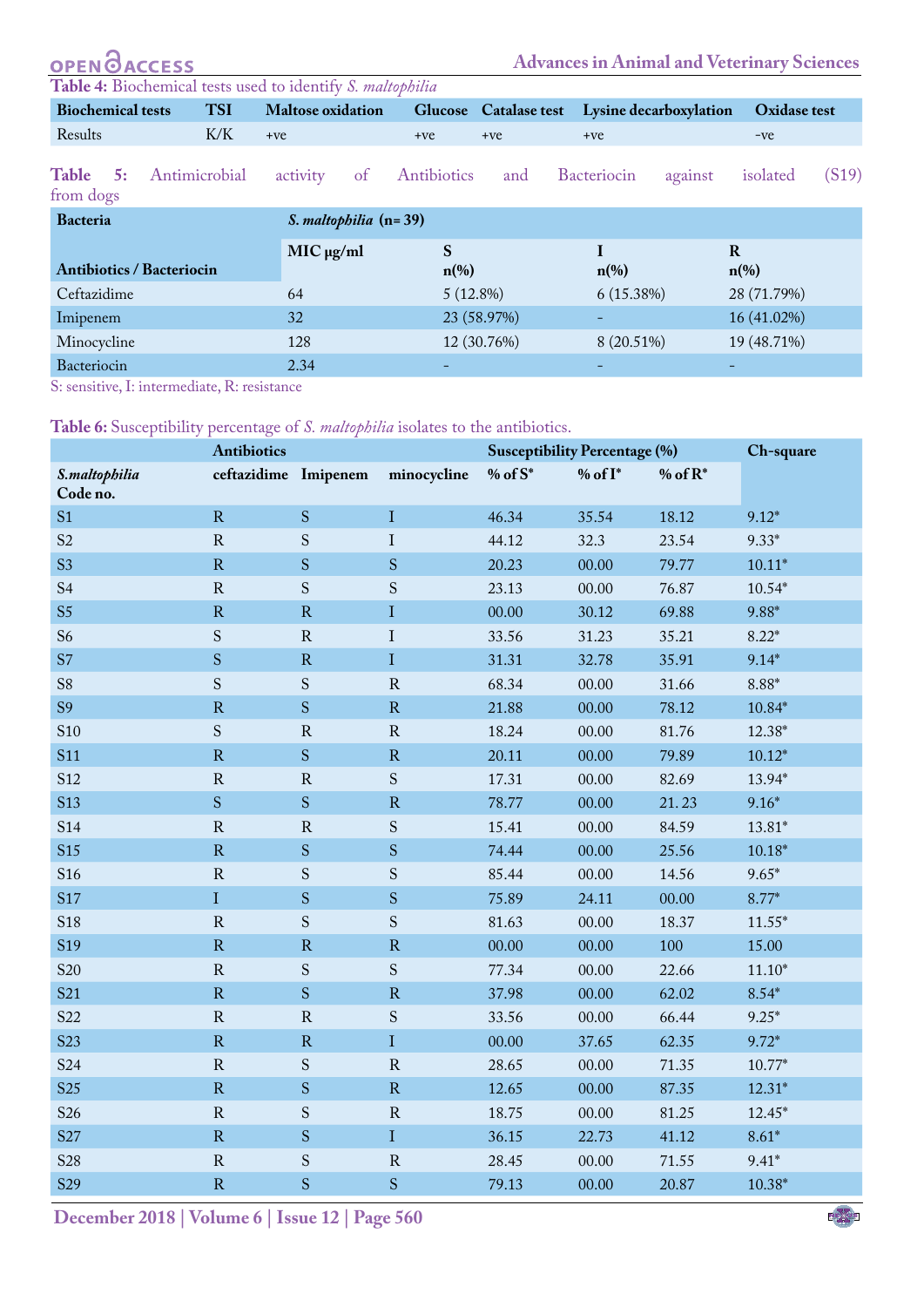# **OPEN**<sub>d</sub>

## **Advances in Animal and Veterinary Sciences**

| <b>S30</b> | $\mathbf R$ | S             | $\mathbf R$   | 23.64            | 00.00 | 76.36 | $11.82*$ |
|------------|-------------|---------------|---------------|------------------|-------|-------|----------|
| S31        | R           | $\mathbf R$   | I             | 00.00            | 40.46 | 59.54 | $8.91*$  |
| S32        | $\mathbf R$ | ${\mathbf S}$ | $\mathbf R$   | 37.88            | 00.00 | 62.12 | 9.18     |
| S33        | R           | ${\bf S}$     | $\mathbf R$   | 32.83            | 00.00 | 67.17 | $9.19*$  |
| S34        | $\mathbf R$ | ${\bf R}$     | ${\mathbf S}$ | 39.32            | 00.00 | 60.68 | $8.85*$  |
| <b>S35</b> | Ι           | $\mathbb{R}$  | $\mathbf R$   | 00.00            | 36.63 | 63.37 | $9.63*$  |
| S36        | I           | $\mathbf R$   | $\mathbf R$   | 00.00            | 33.98 | 66.02 | $10.23*$ |
| S37        | I           | $\mathbf R$   | $\mathbf R$   | 00.00            | 41.52 | 58.48 | $10.76*$ |
| S38        | I           | $\mathbf R$   | $\mathbf R$   | 00.00            | 37.42 | 62.58 | $8.18*$  |
| S39        | Ι           | R             | $\mathbf R$   | 00.00            | 31.94 | 68.06 | $11.91*$ |
| % of $S^*$ | 12.8%       | 58.97%        | 30.76%        | * $(p \le 0.05)$ |       |       |          |
| % of $I^*$ | 15.38%      | 00.00         | 20.51%        |                  |       |       |          |
| % of $R^*$ | 71.79%      | 41.02%        | 48.71%        |                  |       |       |          |
| Ch-square  | $12.33*$    | $9.23*$       | $8.64*$       |                  |       |       |          |

S: sensitive, I: intermediate, R: resistance

<span id="page-5-0"></span>Table 7: Effects of antimicrobials<br>combinations with bacteriocin against clinical combinations isolates *S. maltophilia* (S19).

| <b>Antimicrobial combinations WITH Bactriocin</b> |
|---------------------------------------------------|
|---------------------------------------------------|

|         | Bacteriocin Bacteriocin Bacteriocin |       | Ceftazidime + Imipenem + Monocycline + |
|---------|-------------------------------------|-------|----------------------------------------|
| $FIC^*$ | 0.249                               | 0.093 | 0.312                                  |
|         |                                     |       |                                        |

FIC: Fractional Inhibitory Concentration (FIC).

<span id="page-5-3"></span>**Table 8:** Antimicrobial combinations in phenotype is changed to susceptibility.

| Combination of antimicrobi- MIC variation µg/ml<br>al agents with Bacteriocin |                                |      |  |  |
|-------------------------------------------------------------------------------|--------------------------------|------|--|--|
|                                                                               | <b>Bacteriocin Antibiotics</b> |      |  |  |
| Ceftazidime + Bacteriocin                                                     | 2.34 0.292                     | -648 |  |  |
| Imipenem + Bacteriocin                                                        | 2.34 0.073 32 2                |      |  |  |
| Monocycline + Bacteriocin                                                     | 2.34 0.585 128 16              |      |  |  |

|               | Bacteriocin concentration µg/ml |                |                  |       |       |                |                | <b>Imipenem</b> concentration<br>$\mu$ g/ml |     |
|---------------|---------------------------------|----------------|------------------|-------|-------|----------------|----------------|---------------------------------------------|-----|
| <sub>C1</sub> | 0.018                           | 0.036          | 0.073            | 0.146 | 0.292 | 0.585          | 1.17           | C6                                          |     |
|               |                                 |                |                  |       |       |                |                |                                             | 32  |
|               |                                 |                |                  |       |       |                |                |                                             | 16  |
|               |                                 |                |                  |       |       |                |                |                                             | ٥   |
|               |                                 |                |                  |       |       |                |                |                                             |     |
|               |                                 |                | $FIC =$<br>0.093 |       |       |                |                |                                             |     |
|               |                                 |                |                  |       |       |                |                |                                             |     |
|               |                                 |                |                  |       |       |                |                |                                             | 0.5 |
|               | C <sub>2</sub>                  | C <sub>3</sub> |                  |       |       | C <sub>4</sub> | C <sub>5</sub> |                                             |     |

<span id="page-5-1"></span>**Figure 5:** Diagram of the checkerboard assay shows well concentration of Bacteriocin and Imipenem. C1 = broth alone (no bacterial inoculum),  $C2 =$  broth+ indicator + org, C3 =broth +indicator, C4 = Imipenem alone, C5 = D.W. alone and C6 = Bacteriocin alone.

**December 2018 | Volume 6 | Issue 12 | Page 561**

|    | Bacteriocin concentration µg/ml |                |       |       |       |                  |                |    | <b>Minocycline</b><br>concentration<br>$\mu$ g/ml |
|----|---------------------------------|----------------|-------|-------|-------|------------------|----------------|----|---------------------------------------------------|
| Cl | 0.018                           | 0.036          | 0.073 | 0.146 | 0.292 | 0.585            | 1.17           | Cб |                                                   |
|    |                                 |                |       |       |       |                  |                |    | 128                                               |
|    |                                 |                |       |       |       |                  |                |    | 64                                                |
|    |                                 |                |       |       |       |                  |                |    | 32                                                |
|    |                                 |                |       |       |       | $FIC =$<br>0.312 |                |    | 16                                                |
|    |                                 |                |       |       |       |                  |                |    | Ō                                                 |
|    |                                 |                |       |       |       |                  |                |    |                                                   |
|    |                                 |                |       |       |       |                  |                |    |                                                   |
|    | C <sub>2</sub>                  | C <sub>3</sub> |       |       |       | C <sub>4</sub>   | C <sub>5</sub> |    |                                                   |

<span id="page-5-2"></span>Figure 6: Diagram of the checkerboard assay shows well concentration of Bacteriocin and Minocycline. C1 = broth alone (no bacterial inoculant),  $C2 =$  broth+ indicator + org, C3 =broth +indicator, C4 = Minocycline alone, C5 = D.W. alone and C6 = Bacteriocin alone.



<span id="page-5-4"></span>**Figure 7:** Minimum inhibitory concentration of Ceftazidime and Bacteriocin before and after combination by Isobolographic analysis.

dealing explicitly with *S. maltophilia* infection. These have detailed the isolation of the bacterium from the airways of patients with chronic respiratory disease (dog, cat, horse)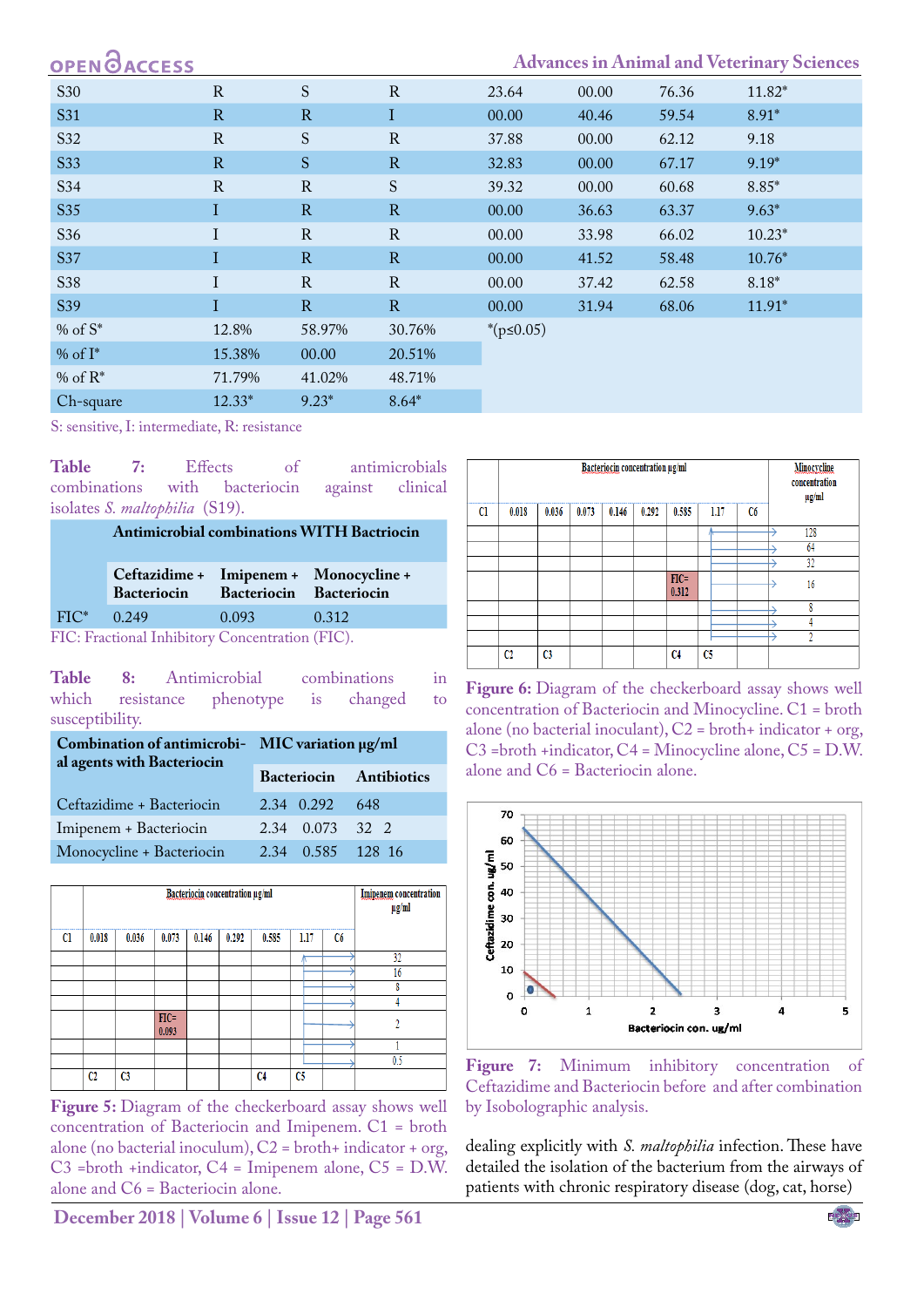# **OPEN GACCESS**



<span id="page-6-0"></span>**Figure 8:** Minimum inhibitory concentration of Imipenem and Bacteriocin before and after combination by Isobolographic analysis.



<span id="page-6-1"></span>**Figure 9:** Minimum inhibitory concentration of Minocycline and Bacteriocin before and after combination by Isobolographic analysis

[\(Albini et al., 2009;](#page-9-2) Winther et al., 2010). A case report demonstrated that a urinary bladder biopsy specimen culture revealed a positive *S. maltophilia* [\(Kralova-Kovarik](#page-11-7)[ova et al., 2012\)](#page-11-7)*. S. maltophilia* is a ubiquitous organism commonly isolated from water, soil, and sewage and also from nosocomial environments. This organism can be the cause of respiratory, urinary, and bloodstream infections in hospitalized patients, especially in those who are immumocompromised or are in intensive care units and particularly in those patients who are catheterized or are receiving mechanical ventilation ([Nicodemo et al., 2004](#page-11-8)). It can also cause infections in animals such as respiratory infections with chronic coughing in horses, canines, and bovines [\(Albini et al., 2009;](#page-9-2) [Ohnishi et al., 2012](#page-11-9); Winther et al., 2010). [Julve et al. \(1998\)](#page-11-10) found that *S.maltophilia* may cause a wide range of clinical syndromes and is more likely to cause infection or colonization in patients who have underlying disease. To improve the isolation of *S. maltophilia* from swab samples, VIA agar was more selective to *S. maltophilia* and preventing the growth of unwanted bacteria from contaminated specimens. Culture media

**December 2018 | Volume 6 | Issue 12 | Page 562**

#### **Advances in Animal and Veterinary Sciences**

have been developed to differentiate between the bacterial species present in mixed culture samples (e.g., colony color differences between *P. aeruginosa* and S*. maltophilia* show the difference in their metabolic capabilities). Distinguishing *S. maltophilia* from *P. aeruginosa* can depend on, acid production from maltose and not produce acid from glucose in case of *S. maltophilia*, but in case of *P. aeruginosa* produces acid from glucose and does not utilize maltose or lactose to a large extent. The *S. maltophilia* colonies appear yellow and blue on BTB-containing medium that has both maltose and glucose, as opposed to *P. aeruginosa* colonies, that have a blue color on BTB medium having maltose and a yellowish color with glucose medium as in, this results were in agreement with ([Denton, et al., 2000;](#page-10-0) [Kataoka,](#page-11-11)  [2003](#page-11-11); Pinot et al., 2011). In which that the VIA medium was particularly useful for the detection of low colony counts (102 to 106 CFU/ml). According to the Clinical and Laboratory Standards Institute that provides guidelines for the testing of antimicrobials against *S. maltophilia* utilizing the dilution method (CLSI, 2011 to [CLSI, 2018\)](#page-10-2). *S. maltophilia* infections are difficult to treat due high levels of intrinsic resistance and also acquired resistances possibly due to overuse of broad-spectrum β-lactam antimicrobials ([Gales et al., 2001\)](#page-10-1). In current work, we study the suscptibilty of *S. maltophilia* isolates to different antibiotics and bacteriocin. *S. maltophilia* isolates exhibit differences in antimicrobial susceptibility to antibiotics such as ceftazidime (CAZ) , imipemen (IPM) and minocycline (MIN). In our study ceftazidime MIC was 64 μg/ml, while the MIC of imipenem was 32 μg/ml and the MIC of minocycline was 128 μg/ml. The resistance rate of *S. maltophilia* toward CAZ, IPM and MIN were 71.79%, 41.02% and 48.71%, respectively. The majority of isolates were resistant to two antibiotics and the isolate coded S19 was resistant to the three antibiotics used, which is consider as multi-drugs resistant isolate and used for the synergy test. Our results showed almost similar to what is Sun et al., 2016 found in his work, the resistant rate of S. maltophilia to CAZ was 60.8% ([Erlin et al., 2016](#page-10-8)). Another study by Hejnary et al., demonstrated that the resistant rate toward CAZ is also high which is reached 44.4%. [\(Hejnary et al., 2010](#page-11-12)).

Mackenzie et al., studied the antibacterial activity of some β-lactam antibiotics such as imipenem (IMP) and non β-lactam antibiotics such as minocycline (MIN), they found that S. maltophilia resistant to IMP and the MIC range was 64-128 ug/ml higher what we found in our work. While the MIC of MIN range was 1-16 ug/ml. ([Mackenzie et al., 2004](#page-11-13)).

*Stenotrophomonas* one of the clinically important nosocomial pathogen has significantly increased largely over the last twenty years. *S. maltophilia* can cause bacteraemia, endocarditis, pneumonia, meningitis, infections of bones and joints, urinary tract, soft tissues, and wounds [\(Falagas](#page-10-9) 

NE**X**US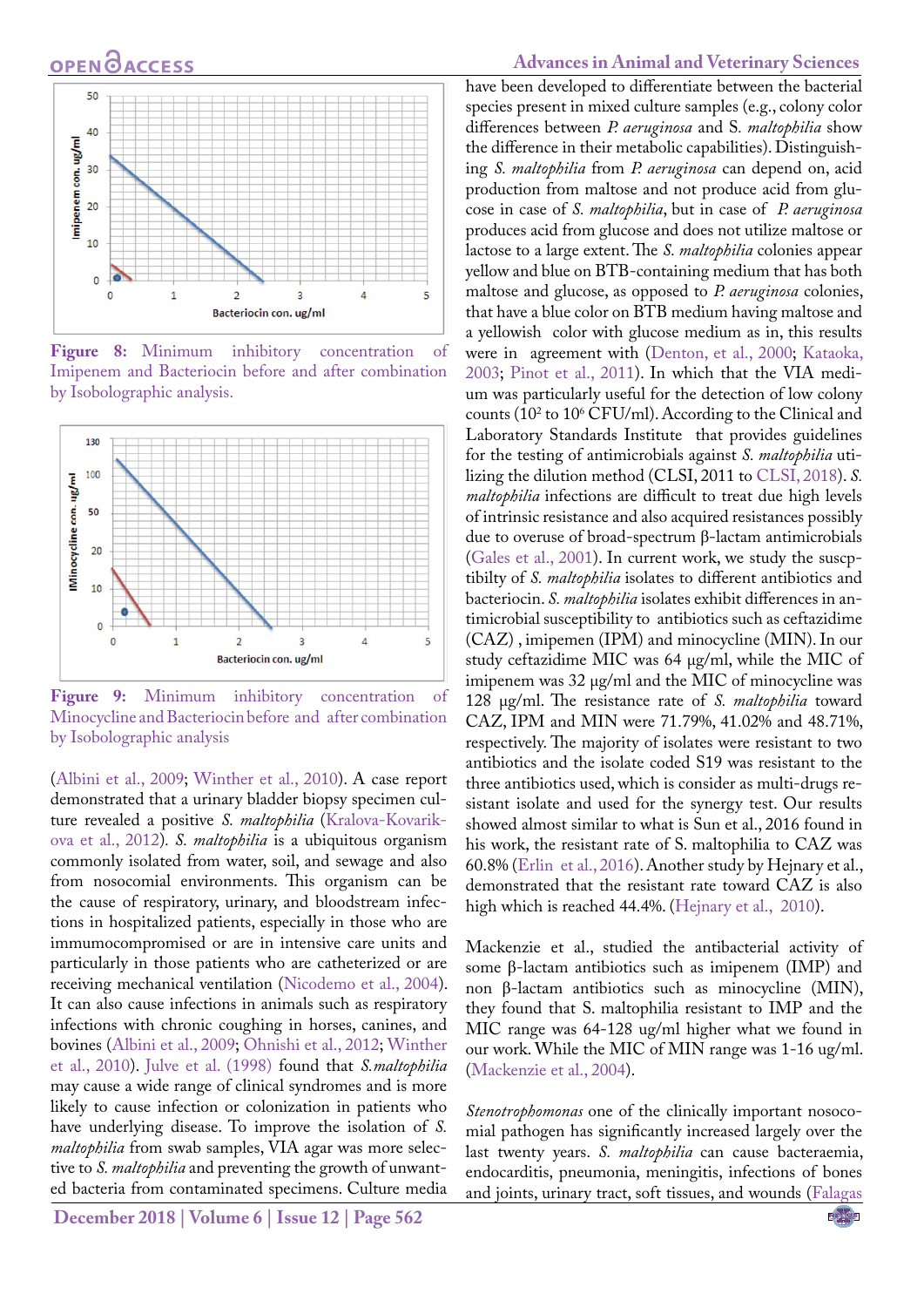**Advances in Animal and Veterinary Sciences**

[et al. 2009\)](#page-10-9). It can also cause infections in animals such as respiratory infections with chronic coughing in horses, canines, and bovines ([Albini et al., 2009](#page-9-2); [Ohnishi et al.,](#page-11-9) [2012;](#page-11-9) Winther et al., 2010). One of the major features of *S*. *maltophilia* is the presence of numerous antibiotic resistance coding genes and efflux pump operons that confer frequent Multi-Drug Resistant (MDR) phenotypes among both clinical and environmental isolates (Youenou et al., 2015). Its genome is also characterized by the presence of several genes involved in virulence such as hemolysin, protease, phospholipase genes, and the *smf*1-operon which permits biofilm formation [\(Adamek et al., 2014\)](#page-9-3).

The drug resistance mechanisms are acquired by the horizontal transfer of antibiotic resistance through transposons, integrons, plasmids. integron-like elements, insertion sequence common region (IS*CR*) elements, and biofilms. [\(Liaw et al., 2010](#page-11-14); [Hu L et al., 2011](#page-11-15)). There are limited antimicrobial options for infections due to *S. maltophilia*  because of its extensive resistance to most antibiotics, including β-lactam antibiotics, cephalosporins, macrolides, aminoglycosides, and carbapenems. Interpretive breakpoints for susceptibility are available only for ticarcillin/ clavulanate, ceftazidime, minocycline, levofloxacin, trimethoprim/sulfamethoxazole (TMP/SMX), and chloramphenicol [\(CLSI, 2018](#page-10-2)). TMP/SMX is recognized as the drug of choice ([Wang et al., 2014](#page-12-4)). Resistance rates vary geographically but are generally less than 10% [\(Chung](#page-10-10) [et al., 2013\)](#page-10-10). However, high and various rates of resistance to TMP/SMX have been reported in patients with cancer ([Vartivarian et al., 1994](#page-12-5); [Micozzi et al., 2000\)](#page-11-16), a BSAC surveillance study ([Livermore et al., 2008](#page-11-17)), and three largescale multi-national studies [\(Sader et al., 2005](#page-12-6); [Farrell et](#page-10-11) [al., 2014\)](#page-10-11) ranged from90 to100%. Ceftazidimeandticarcillin/clavulanate used to be the most effective among b-lactam drugs against *S.maltophilia*. However, recent studies have demonstrated resistance rates of more than 30% and a trend in decreasing susceptibility with ceftazidime (47–75% during 1997–1999 to 30.5–36.8% during 2009–2012) (Gales et al., 2001; [Sader et al., 2014\)](#page-12-6).During 1997–1998,the ratesof susceptibility of *S.maltophilia* toticarcillin/clavulanate combination was 71–90%, while during 2003–2008 decreased to 27–46.1%.

**December 2018 | Volume 6 | Issue 12 | Page 563** Nowadays there are too many researches for discovering a new antimicrobials with potential activity and with less opportunity to induce antimicrobial resistance [\(Bush et al.,](#page-10-12) [2011\)](#page-10-12). Attractive substances from which novel antibiotics may be developed are the bacteriocins, a group of bacterially produced compounds used to fight other bacteria ([Cotter](#page-10-4) [et al., 2013\)](#page-10-4). Bacteriocins behave as amphipathic, and kill microbes through the interaction of a positive charge of bacteriocin with negatively charged microbial membrane structures such as Lipopolysaccharide and Lipoteichoic Acid. These mechanisms are more difficult to evade by developing resistance, compared to metabolic enzymes which usually are targets for conventional antibiotics. (Hazem et al., 2016).

The present study correlates with many other studies which have revealed that Lactobacillus could produce organic acids, hydrogen peroxide and bacteriocins ([Soccol](#page-12-7)  [et al., 2010](#page-12-7)). Our finding revealed that the supernatant extracted was contains 3mg/mL of total protein in a 100 mL of production medium. The extracted material was examine for their antibacterial activity, using a microtiter assay method. The compound was serially diluted in a twofold dilution to obtain minimal inhibitory concentration (MIC) for the inhibition of bacterial growth. Of the tested concentrations, 2.34 μg/mL was found to be the MIC for resistant isolate. A study conducted by Dasari et al., demonstrated that Lactobacillus producing antimicrobial compounds inhibits the growth of cervical pathogens, 140 μg/mL was found to be the MIC for both the *E. coli and Bacillus*. [\(Dasari et al., 2014](#page-10-6)).

Lactobacilli are naturally present or deliberately added as starter cultures in unpasteurized milk and dairy products such as cheeses, yogurts and fermented milks [\(Coeuret et](#page-10-13)  [al., 2004\)](#page-10-13).Yoghurt is a common product in which probiotic bacteria can be delivered to the human lower gut is made by fermentation of milk with the starter cultures *Lactobacillusdelbrueckii* subspecies *bulgaricus* and *Streptococcus thermophilus* ([Hamilton-Miller, 2004\)](#page-11-18). LAB produces various compounds such as organic acids, diacetyl, hydrogen peroxide, and bacteriocin or bactericidal proteins during lactic fermentations. Bacteriocins producing lactic acid bacterial isolates "generally recognized as safe (GRAS)". Bacteriocins are antimicrobial proteinaceous compounds that are inhibitory towards sensitive strains and are produced by both Gram-positive and Gram negative bacteria ([Padmanabha et al., 2006\)](#page-11-19). Bacteriocins are often confused in literature with antibiotics or other types of peptides with antimicrobial activity. This confusion is the most important legal standpoint to limit their use in industrial applications ([Balciunas et al., 2013\)](#page-10-14). When they are compared, bacteriocins have ribosomally synthesized nature, while antibiotics are produced by multi-enzyme complexes. Many times bacteriocins show bactericidal or bacteriostatic effects on a narrow spectrum of bacteria, but traditional antibiotics have a broader spectrum. Moreover, most bacteriocins are more effective against their target bacteria than antibiotics at lower concentrations. There are also slight differences between bacteriocins and antibiotics in terms of host cell immunity, mechanism of target cell resistance or tolerance, interaction requirements, mode of action, toxicity and side effect mechanisms [\(Cleveland et al., 2001](#page-10-15); [Balciunas et al.,](#page-10-14)  [2013](#page-10-14)). Various methods have been use like Agar well diffusion Method ([S L. Ho and Won, 2009\)](#page-12-8), Well dilution assay [\(Spanggaard et al., 2001](#page-12-9)) and Colony count assay

NE**X**US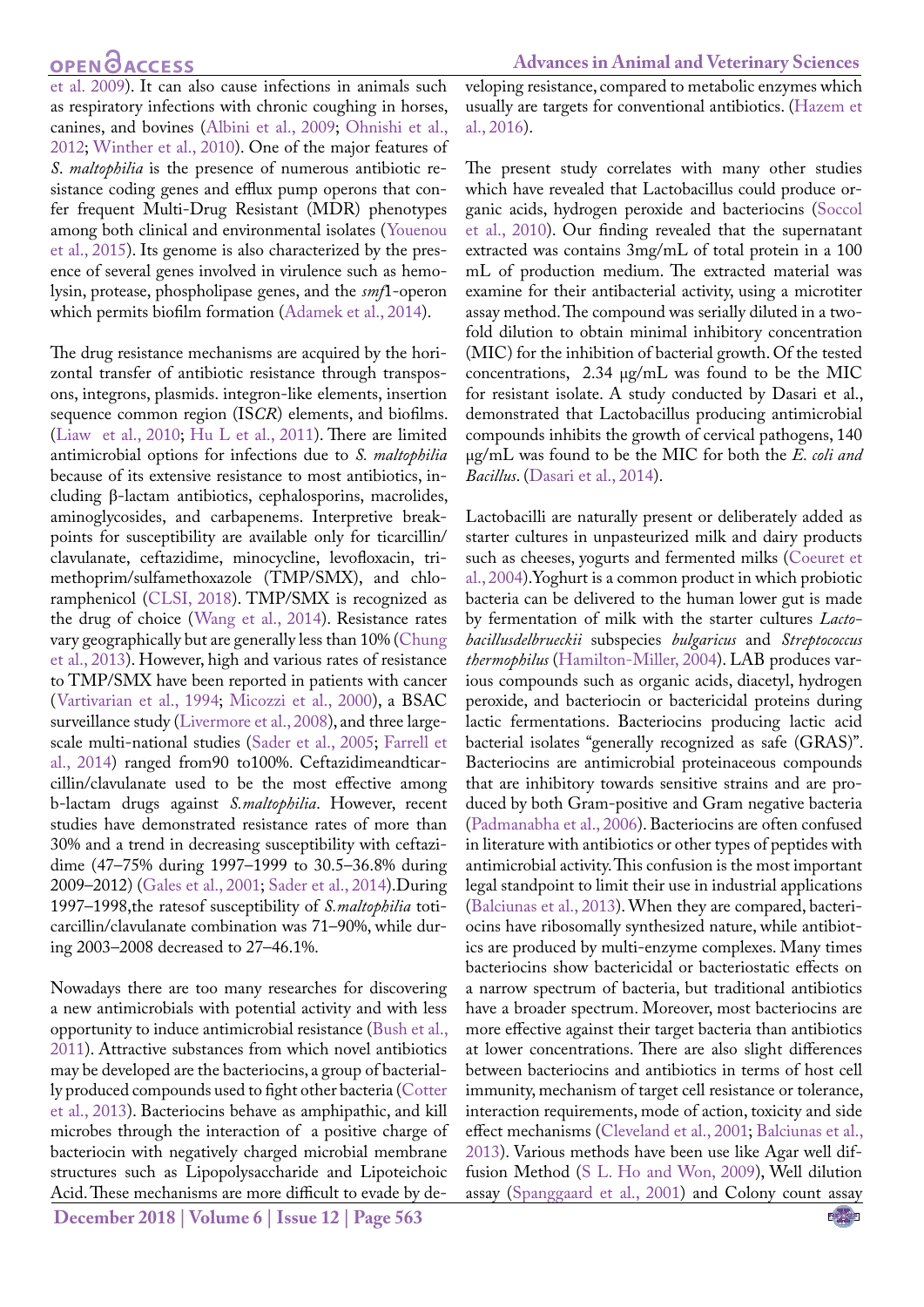# **OPEN**<sub>d</sub>

(Godiosa et al., 1993). However, much of these previous studies were focused on to Lactobacillus live cells. Studies have revealed that Lactobacillus sp. has an antimicrobial activity against various pathogens. On the other hand, literature reveals that the secondary metabolites are released by the bacterial cell in growth medium or broth. Keeping these views in fact, supernatant was used inspite of the whole bacterial cell. [\(Amdekar et al., 2010](#page-9-4)).

Fhoula et al., support our study side to side with many researches in demonstrating the activity of bacteriocin produced by Lactic acid bacteria against G-ve and G+ve pathogen. Fhoula et al., isolated and screened the antimicrobial effect of a total of 119 LAB bacteria, Lactobacillus was one of the isolates had a strong antibacterial activity against plant and/or pathogenic bacteria of *Stenotrophomonas maltophilia, Ps.savastanoi, Pantoea agglomerans*, *L. monocytogenes* andthe food-borne *Staph. aureus* was recorded. ([Fhoula et al., 2013\)](#page-10-16). [Gaamouche et al. 2014](#page-10-17) examined the antimicrobial activity of bacteriocin produced by LAB bacteria against G+ve bacteria such as Listeria monocytogenes and *Staphyloccocus aureus* and also against G-ve bacteria such as Pseudomonas aeruginosa and E. coli. [\(Gaamouche et al., 2014\)](#page-10-17). Doba and Saidi, isolated a 12 sample of bacteriocin-producing lactic acid bacteria from raw milk, two bacteriocin were effective against G-ve pathogen such as Pseudomonas aeruginosa and E. coli. [\(Doba](#page-10-18) [and Saidi, 2015](#page-10-18)). All previous studies approved that many bacteriocin produced from gram positive bacteria have a strong antibacterial activity against both G+ve and G-ve pathogens.

The MIC of CAZ, IMP and MIN dramatically reduced when used in combination with Bacteriocin. The ΣFIC values highlighting the strong synergy between the three antimicrobials and Bacteriocin. In our study, the FIC indexes of CAZ, IMP and MIN combinations with the Bactriocin against *S. maltophilia* isolate were 0.249, 0.093 and 0.312, respectively. Confirming that a synergistic, not an additive relationship exists between them. Resistance of S. maltophilia to several antimicrobial agents restricts the choice of drugs for treating such infections. MDR strains further complicate the problem, as empiric antibiotic therapy usually remains inadequate or inappropriate in such patients. ([Betriu et al., 2001](#page-10-19); [Valdezate et al., 2001](#page-12-10)).

The results of this study indicated high levels of MDR in*S. maltophilia* isolates agents CAZ, IMP and MIN. However, *S. maltophilia* has resistance mechanisms for these classes of agents. Although the choice of monotherapy or combination therapy is a controversial issue, several authors suggest combination treatment, especially in patients at risk [\(Poulos et al., 1995](#page-11-20); [Liaw et al., 2002](#page-11-14); [Falagas et al., 2008](#page-10-20)). Therefore, synergy testing may help determine the most appropriate combination in each special setting. Synergy

**December 2018 | Volume 6 | Issue 12 | Page 564**

#### **Advances in Animal and Veterinary Sciences**

testing in this study revealed that the most effective antibiotic combinations against *S. maltophilia* were bacteriocin plus imipenem, followed by Bacteriocin plus ceftazidime. However, possibly a good option to combine the bacteriocins with other antibiotics. A synergy between bacteriocins and antimicrobial may potentiate each other killing activity, thus reducing the emergence of resistance to either antibiotics and bacteriocins. Besides, the combinations of antibiotics with bacteriocins can reduce the doses of antibacterial required to eradicate a pathogen, therefor minimizing the side effects accompanying the using of antibiotic. An example of adverse effects of polymyxin group of antibiotics is the nephrotoxicity ([Mendes et al., 2009](#page-11-5); [Ab](#page-9-0)[delraouf et al., 2012](#page-9-0)). One of the advantages of synergistic combinations of bacteriocins with antibiotics are decreases the funding associated with the synthesis and introducing of the more costly antibiotics. As well as, efficacious synergistic combinations of antibiotics and bacteriocins can extend the spectra of antibiotics, which may be beneficial in treating bacterial infections of unknown etiology. There are many methods to assessing antibacterial synergy *in vitro* Examples of such tests include the broth-based checkerboard assay, as well as agar-based screens such as E-tests (bioMérieux) to evaluate synergy ([Sopirala et al., 2010](#page-12-0); [Soltani et al., 2012\)](#page-12-1). However, there is a overall accord that the broth-based methods are more accurate than the agarbased assay. The fractional inhibitory concentration (FIC) index can calculated accurately by the checkerboard method ([Orhan et al., 2005](#page-11-21)).

In one study, the most thoroughly investigated a combination between two types of bacteriocin lantibiotic, nisin at different concentrations ranging from 1.5 to 16 μg/ml, with the glycolipodepsipeptide ramoplanin "at concentrations ranging from 0.38 to 1.5 μg/ml" both of them target lipid II, resulting in synergistic activity against some MRSA strains tested [\(Brumfitt et al., 2002](#page-10-21)). LeBel et al. 2013 demonstrated that nisin interact synergistically when combined with the β-lactams antibiotics such as penicillin, ceftiofur or amoxicillin and as well as with tetracycline or streptomycin against veterinary pathogens such as Streptococcussuis (LeBel et al., 2013). A recent study established that a bactriocin-nisin was active against gram negative patogens like *Pseudomonas aeruginosa* biofilms when combined with polymyxins ([Gellatly and Hancock, 2013](#page-10-22); [Field et al., 2016](#page-10-23)). It is particularly common in lungs of patients with cystic fibrosis and thus warrants further extensive research to target its biofilm forming and consequent pathogenic properties (Reen et al., 2016).

Additional advantages of bacteriocins including their synthesis in bacterial ribosome make them subjected to bioengineering strategies are the physiochemical properties such as improved solubility, tolerance to pH and resistant to proteases enzymes, thereby expanding their effectiveness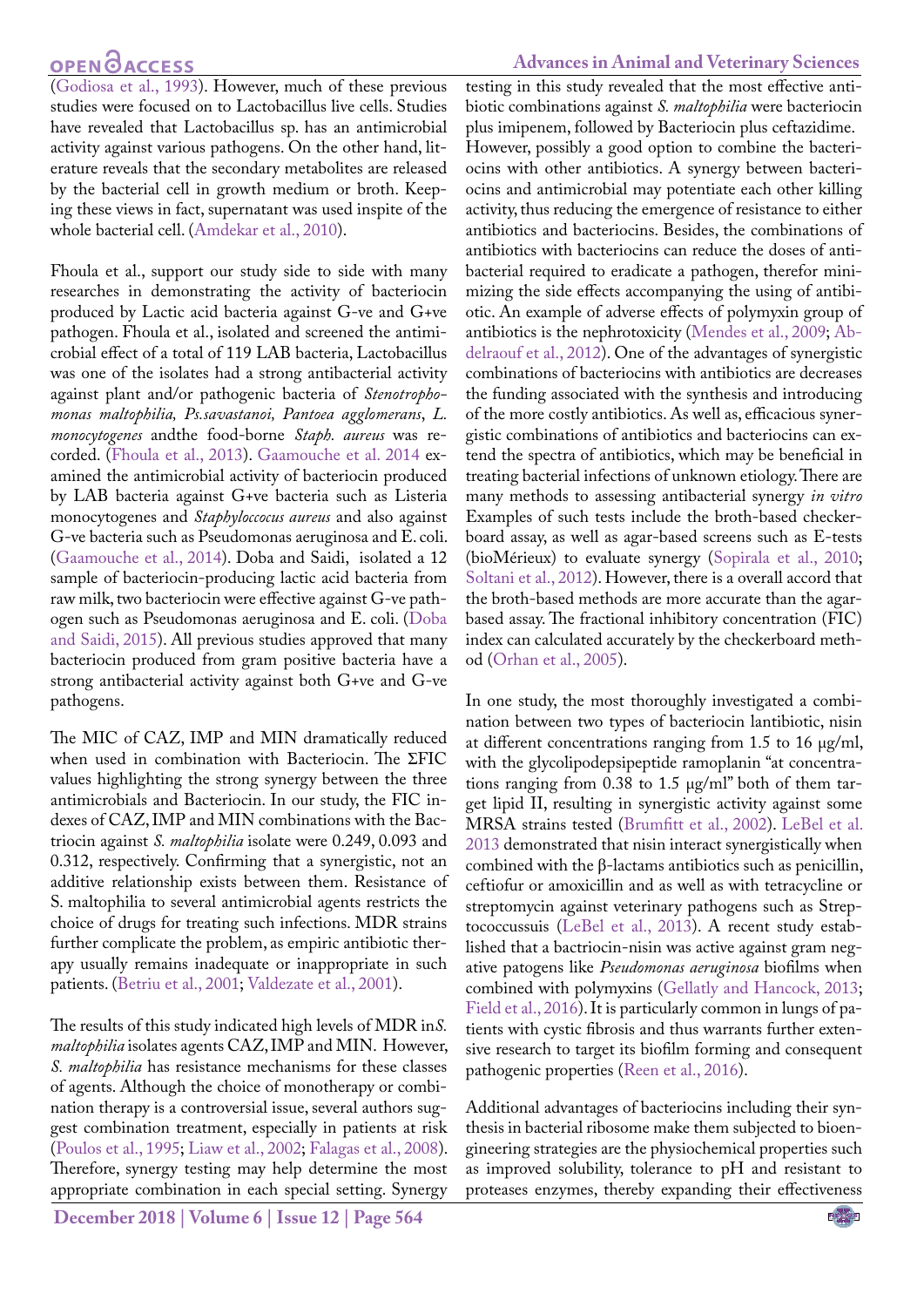# **OPEN CACCESS**

#### **Advances in Animal and Veterinary Sciences**

as antibacterial. Unfortunately, the potential disadvantage of bacteriocins is a proteolytic digestion in GIT. However, this may be overcome by advances in encapsulation technologies or by giving them parenterally.

With respect to the clinical efficacy of bacteriocin antimicrobial combinations, the precise nature of physicochemical interactions, such as hydrophobic-hydrophobic or cationic-anionic interactions, between a proteinaceous bacteriocin and an antibiotic are likely to be important considerations when optimizing effective combinatorial therapy for use in vivo ([Mathur et al., 2017\)](#page-11-22).

Peter, 1995 define the Isobolography as an analysis provides a fundamental basis for assessing whether biological responses induced by mixtures of agents are greater, equal or smaller than would have been expected on the basis of the individual activities of the component agents and the concept of dose additivity [\(Peter, 1995\)](#page-11-23). Drug combinations research expanded, led to increase the use of isobologram, a graph that was created and introduced by Loewe many years ago [\(Loewe, 1927, 1928\)](#page-11-24). That graph, constructed on a coordinate system composed of the individual drug doses, commonly contains a straight "line of additivity" that is employed to distinguish additive from synergistic and antagonistic interactions. The construction of this graph is based on the assumption of a potency that relatively constant. The construction and use of the linear isobole discussed by Tallarida, put a set of points (dose pairs) that give a definite effect magnitude. In plots illustrated in our studied showed in [Figures \(7,](#page-5-4) [8](#page-6-0) and [9\)](#page-6-1) , each axis represents a serial of concentrations of one of the antibiotics or Bacteriocin, and the intercept values represent the MICs of the individual agents that produce the specified effect before and after combination. If testing shows that the specified effect of a combination is achieved by a dose pair that plots as a point below the isobole, this means super additively or synergism. In contrast, the point called sub additive and the dose pair plots as a point above the isobole line this mean that greater combination doses are needed to produce the specified effect. While if the dose pairs that experimentally locate on the line (or not significantly off the line) are termed *additive*, a situation that means no interaction between the two drugs. ([Tallarida,](#page-12-11) [2012\)](#page-12-11).

# **CONCLUSION**

The effect of drug combinations have been studied for over hundred years by scientists. The advantages of combining drugs are well recognized, and activity in the area has increased dramatically thanks to the opportunities provided by the enhanced understanding of Systems Biology of disease. Isobolography and checkboard assay showed to a

**December 2018 | Volume 6 | Issue 12 | Page 565**

better method to determine the combination activity. The study revealed that the bacteriocins producing Lactobacillus acidophilus exposing strong inhibiting effect against Multidrug resistance *S. maltophilia* and it presented as an interesting alternative to antibiotics. Bacteriocins interacting synergistically with the antimicrobials used and the MICs of CAZ, IMP and MIN reduced dramatically. The net effect of antimicrobial combinations against *S. maltophilia* should further be evaluated in both the animal model and the clinical setting. It is noteworthy that in vitro studies lack the effects of host immune response. Nevertheless, antibiotic combinations may provide significant benefit over monotherapy in MDR pathogens such as *S. maltophilia.*

# **ACKNOWLEDGEMENTS**

We would like to thank the Central Public Health lab. in Wasit province for providing *L. acidophilus*.

# **CONFLICT OF INTERESTS**

This research is a personal non-profit work and there is no conflict of interest.

# **authors contribution**

All authors contributed equally.

## **References**

- <span id="page-9-0"></span>• Abdelraouf K, Braggs KH, Yin T, Truong LD, Hu M, Tam VH (2012). Characterization of polymyxin B-induced nephrotoxicity: implications for dosing regimen design. Antimicrob. Agents Chemother. 56, 4625–4629. [https://doi.](https://doi.org/10.1128/AAC.00280-12 ) [org/10.1128/AAC.00280-12](https://doi.org/10.1128/AAC.00280-12 )
- <span id="page-9-3"></span>• Adamek M, Linke B, Schwartz T (2014). Virulence genes in clinical and environmental *Stenotrophomas maltophilia* isolates: A genome sequencing and gene expression approach. Microb. Pathog. 67-68:20-30. [https://doi.org/10.1016/j.](https://doi.org/10.1016/j.micpath.2014.02.001 ) [micpath.2014.02.001](https://doi.org/10.1016/j.micpath.2014.02.001 )
- • Albini S, Abril C, Franchini M, HuÈssy D, Filioussis G (2009). *Stenotrophomonas maltophilia* isolated from the airways of animals with chronic respiratory disease. Schweiz Arch FuÈr Tierheilkd. 151: 323-328. [https://doi.org/10.1024/0036-](https://doi.org/10.1024/0036-7281.151.7.323 ) [7281.151.7.323](https://doi.org/10.1024/0036-7281.151.7.323 )
- <span id="page-9-2"></span>• Albini S, Abril C, Franchini M, Hussy D, Filipoussis G (2009). *Stenotrophomona smaltophilia* isolated from the airways of animals with chronic respiratory disease. Schweizer. Archiv. fur Tierheilkunde. 151: 323–328. [https://doi.](https://doi.org/10.1024/0036-7281.151.7.323 ) [org/10.1024/0036-7281.151.7.323](https://doi.org/10.1024/0036-7281.151.7.323 )
- <span id="page-9-4"></span>• Amdekar S, Singh V, Roy P, Kushwaha S, Dwivedi D (2010). In Vitro Antibacterial Activity of *Lactobacillus Casei* Against Enteropathogens. Webmed Central Microb. 1(9):WMC00698.
- <span id="page-9-1"></span>• Ammor S, Tauveron G, Dufour E, Chevallier I (2006). Antibacterial activity of lactic acid bacteria against spoilage

NE**X**US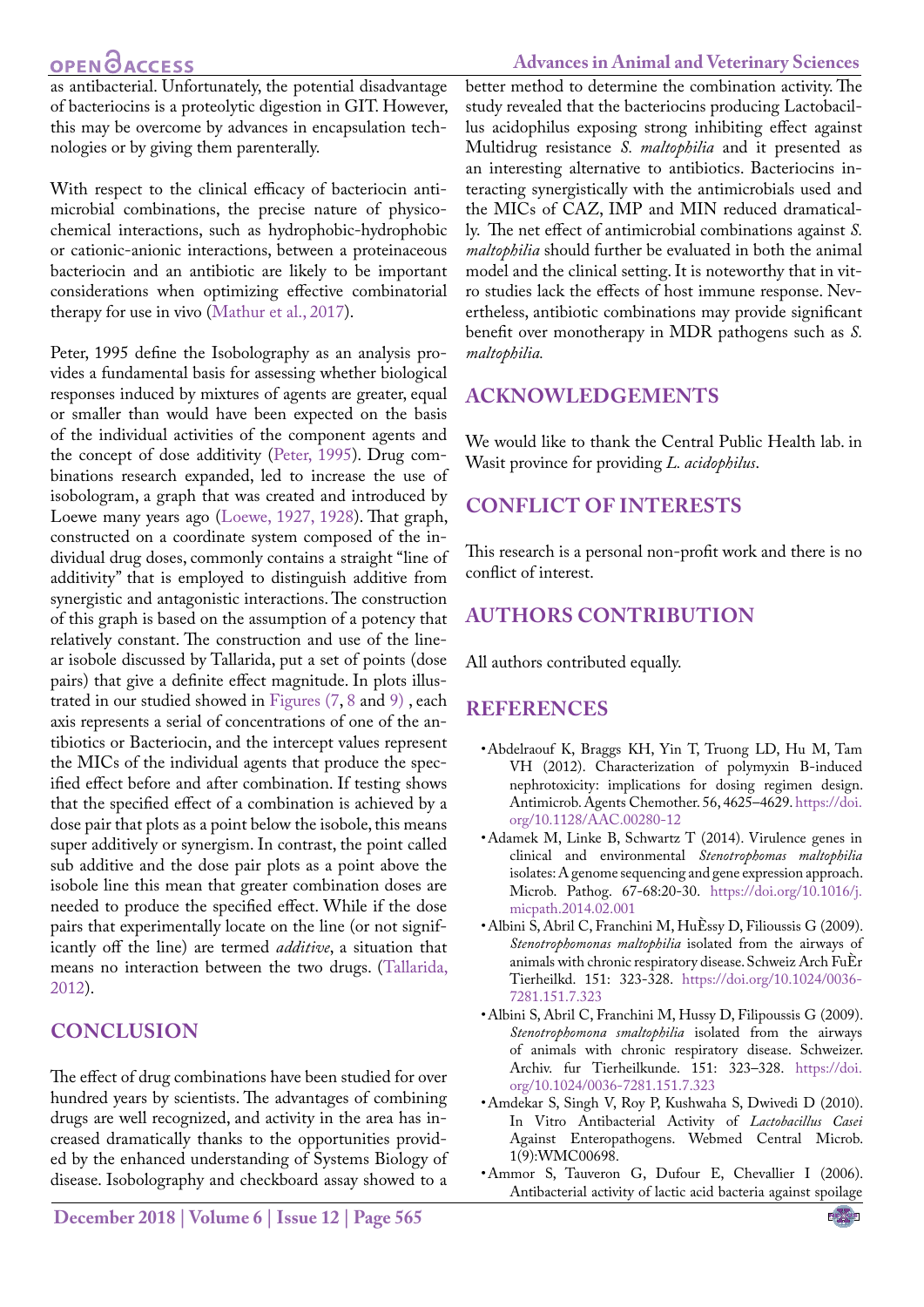#### **Advances in Animal and Veterinary Sciences**

## **OPEN**OACCESS

and pathogenic bacteria isolated from the same meat small scale facility. Food Control. 17: 454 461. [https://doi.](https://doi.org/10.1016/j.foodcont.2005.02.007 ) [org/10.1016/j.foodcont.2005.02.007](https://doi.org/10.1016/j.foodcont.2005.02.007 )

- <span id="page-10-7"></span>• Andrews AM (2001). Determination of minimum inhibitory concentrations. J. Antimicrob. Chemother. 48(1):5-16. [https://doi.org/10.1093/jac/48.suppl\\_1.5](https://doi.org/10.1093/jac/48.suppl_1.5 )
- <span id="page-10-5"></span>• Astha N, Avnish K, MH, Neelam B (2012). In-vitro Screening of antibacterial activity of lactic acid bacteria against common enteric pathogens. J. Biomed. Sci. 1(4): 2
- <span id="page-10-14"></span>• Balciunas EM, Martinez FAC, Todorov SD, de Melo Franco BDG, Converti A, de Souza Oliveira RP (2013). Novel biotechnological applications of bacteriocins: A review. Food Control. 32:134-142. [https://doi.org/10.1016/j.](https://doi.org/10.1016/j.foodcont.2012.11.025 ) [foodcont.2012.11.025](https://doi.org/10.1016/j.foodcont.2012.11.025 )
- <span id="page-10-19"></span>• Betriu C, Sanchez A, Palau ML, Gomez M, Picazo JJ (2001). Antibiotic resistance surveillance of *Stenotrophomonas maltophilia*. 1993–1999. J. Antimicrob. Chemother. 48: 152– 4. [https://doi.org/10.1093/jac/48.1.152](https://doi.org/10.1093/jac/48.1.152 )
- <span id="page-10-21"></span>• Brumfitt W, Salton MR, Hamilton-Miller JM (2002). Nisin, alone and combined with peptidoglycan-modulating antibiotics: activity against methicillin-resistant *Staphylococcus aureus* and vancomycin-resistant *enterococci*. J. Antimicrob. Chemother. 50: 731–734. [https://doi.](https://doi.org/10.1093/jac/dkf190 ) [org/10.1093/jac/dkf190](https://doi.org/10.1093/jac/dkf190 )
- <span id="page-10-12"></span>• Bush K, Courvalin P, Dantas G, Davies J, Eisenstein B, Huovinen P, Jacoby GA, Kishony R, KreiswirthBN, Kutter E, Lerner SA, Levy S, Lewis K, Lomovskaya O, Miller JH, Mobashery S, Piddock LJ, Projan S, Thomas CM, Tomasz A, Tulkens PM, Walsh TR, Watson JD, Witkowski J, Witte W, Wright G, Yeh P, Zgurskaya HI (2011). Tackling antibiotic resistance. Nat. Rev. Microbiol. 9(12): 894–896. [https://doi.](https://doi.org/10.1038/nrmicro2693 ) [org/10.1038/nrmicro2693](https://doi.org/10.1038/nrmicro2693 )
- <span id="page-10-10"></span>• Chung HS, Hong SG, Kim YR, Shin KS, Whang DH, Ahn JY, Park YJ,Uh Y, Chang CL, Shin JH, Lee HS, Lee K, Chong Y (2013). Antimicrobial susceptibility of *Stenotrophomonas maltophilia* isolates from Korea, and the activity of antimicrobial combinations against the isolates. J. Korean Med. Sci. 28(1):62-66. [https://doi.org/10.3346/](https://doi.org/10.3346/jkms.2013.28.1.62 ) [jkms.2013.28.1.62](https://doi.org/10.3346/jkms.2013.28.1.62 )
- <span id="page-10-15"></span>• Cleveland J, Montville TJ, Nes IF, Chikindas ML (2001). Bacteriocins: safe, natural antimicrobials for food preservation. Intern J. Food Microb*.*71:1–20. [https://doi.](https://doi.org/10.1016/S0168-1605(01)00560-8 ) [org/10.1016/S0168-1605\(01\)00560-8](https://doi.org/10.1016/S0168-1605(01)00560-8 )
- <span id="page-10-2"></span>• CLSI (2018). Performance standards for antimicrobial susceptibility testing. Nineteenth information supplement, CLSI document M100-S19. Wayne, PA: Clinical Laboratory Standards.
- <span id="page-10-13"></span>• Coeuret V, Gueguen M, Vernoux JP (2004). In vitro screening of potential probiotic activities of selected *lactobacilli* isolated from unpasteurized milk products for incorporation into soft cheese. J. Dairy Res. 71(04): 451-460. [https://doi.](https://doi.org/10.1017/S0022029904000469 ) [org/10.1017/S0022029904000469](https://doi.org/10.1017/S0022029904000469 )
- <span id="page-10-3"></span>• Cooper MA, Shlaes D (2011). Fix the antibiotics pipeline. Nature. 472:32. <https://doi.org/10.1038/472032a>
- <span id="page-10-4"></span>• Cotter PD, Ross RP, Hill C (2013). Bacteriocins - a viable alternative to antibiotics? Nat. Rev. Microbiol. 11: 95–105.
- • Cotter PD, Ross RP, Hill C (2013). Bacteriocins a viable alternative to antibiotics? Nat. Rev. Microbiol.11(2): 95– 105. [https://doi.org/10.1038/nrmicro2937](https://doi.org/10.1038/nrmicro2937 )
- <span id="page-10-18"></span>• Daba H, Saidi S (2015). Detection ofbacteriocin-producing lactic acid bacteria from milk in various farms in north-east Algeria by a new procedure. Agron. Res. 13(4): 907–918.
- <span id="page-10-6"></span>• Dasari S, Raju NDS, Rajendra W, Lokanatha V (2014).

Antimicrobial activity of Lactobacillus against microbial flora of cervicovaginal infections. Asian Pac. J. Trop. Dis. 4(1): 18-24. [https://doi.org/10.1016/S2222-1808\(14\)60307-8](https://doi.org/10.1016/S2222-1808(14)60307-8 )

- <span id="page-10-0"></span>• Denton M, Hall MJ, Todd NJ, Kerr KG, Littlewood JM (2000). Improved isolation of *Stenotrophomonas maltophilia* from the sputa of patients with cystic fibrosis using a selective medium. Clin. Microbiol. Infect. 6:385–398. [https://doi.](https://doi.org/10.1046/j.1469-0691.2000.00098.x ) [org/10.1046/j.1469-0691.2000.00098.x](https://doi.org/10.1046/j.1469-0691.2000.00098.x )
- <span id="page-10-8"></span>• Erlin S, Gehong L, Lining W, Wenjie W, Mingde L, Shiduo S, Ruifa H, Yubao W, Wei Q (2016). Antimicrobial susceptibility of hospital acquired *Stenotrophomonas maltophilia* isolate biofilms. Braz. J. Infect. Dis. 20(4): 365– 373. [https://doi.org/10.1016/j.bjid.2016.04.002](https://doi.org/10.1016/j.bjid.2016.04.002 )
- <span id="page-10-9"></span>• Falagas ME, Kastoris AC, Vouloumanou EK, Dimopoulos G (2009). Community-acquired *Stenotrophomonas maltophilia* infections: a systematic review. Euro. J. Clin. Microb. Infect. Dis. 28: 719–730. [https://doi.org/10.1007/s10096-009-](https://doi.org/10.1007/s10096-009-0709-5 ) [0709-5](https://doi.org/10.1007/s10096-009-0709-5 )
- <span id="page-10-20"></span>• Falagas ME, Valkimadi PE, Huang YT, Matthaiou DK, Hsueh PR (2008). Therapeutic options for *Stenotrophomonas maltophilia* infections beyond co-trimoxazole: a systematic review. J. Antimicrob. Chemother. 62: 889–894[. https://doi.]( https://doi.org/10.1093/jac/dkn301 ) [org/10.1093/jac/dkn301]( https://doi.org/10.1093/jac/dkn301 )
- <span id="page-10-11"></span>• Farrell DJ, Sader HS, Flamm RK, Jones RN (2014). Ceftolozane/ tazobactam activity tested against Gram-negative bacterial isolates from hospitalized patients with pneumonia in US and European medical centres (2012). Int. J. Antimicrob. Agents. 43: 533–539. [https://doi.org/10.1016/j.quaint.2012.08.084](https://doi.org/10.1016/j.quaint.2012.08.084 )
- <span id="page-10-16"></span>• Fhoula I, Afef N, Yousra T, Sana J, Abdelatif B, Hadda O (2013). Diversity and AntimicrobialProperties of Lactic Acid Bacteria Isolated from Rhizosphere of Olive Trees and Desert Truffles of Tunisia. BioMed. Res. Int. Volume 2013, Article ID 405708, 14 pages [https://doi.org/10.1155/2013/405708](https://doi.org/10.1155/2013/405708 )
- <span id="page-10-23"></span>• Field D, Seisling N, Cotter PD, Ross RP, Hill C (2016). Synergistic Nisin-Polymyxin combinations for the control of Pseudomonas biofilm formation. Front. Microbiol. 7:1713. [https://doi.org/10.3389/fmicb.2016.01713](https://doi.org/10.3389/fmicb.2016.01713  )
- <span id="page-10-17"></span>• Gaamouche S, Arakrak A, Bakkali M, Laglaoui A (2014). Antimicrobial activity of lactic acid bacteria andbacteriocins isolated from a traditional brine table olives against pathogenic bacteria. Int. J. Curr. Microbiol. App. Sci. 3(11): 657-666.
- • Gales AC, Jones RN, Forward KR, Liñares J, Sader HS, Verhoef J (2001). Emerging importance of multidrug-resistant *Acinetobacter* species and *Stenotrophomonas maltophilia* as pathogens in seriously ill patients: geographic patterns, epidemiological features, and trends in the SENTRY Antimicrobial Surveillance Program(1997-1999). Clin. Infect. Dis. 32(2): S104–S113. [https://doi.](https://doi.org/10.1086/320183 ) [org/10.1086/320183](https://doi.org/10.1086/320183 )
- <span id="page-10-1"></span>• Gales AC, Jones RN, Forward KR, Linares J, Sader HS, Verhoef J (2001). Emerging importance of multidrug-resistant *Acinetobacter* species and *Stenotrophomonas maltophilia* as pathogens in seriously ill patients: geographic patterns, epidemiological features, and trends in the SENTRY Antimicrobial Clin Infect Dis.32 (Suppl 2): S104–113. [https://doi.](https://doi.org/10.1086/320183 ) [org/10.1086/320183](https://doi.org/10.1086/320183 )
- <span id="page-10-22"></span>• Gellatly SL, Hancock RE (2013). *Pseudomonas aeruginosa*: new insights into pathogenesis and host defenses. Pathog. Dis. 67: 159–173. [https://doi.org/10.1111/2049-632X.12033](https://doi.org/10.1111/2049-632X.12033 )
- • Godiosa O. Consignado MD, Adrian C, Peña MD, Antonio V, Jacalne DVM (1993). In Vitro Study on the Antibacterial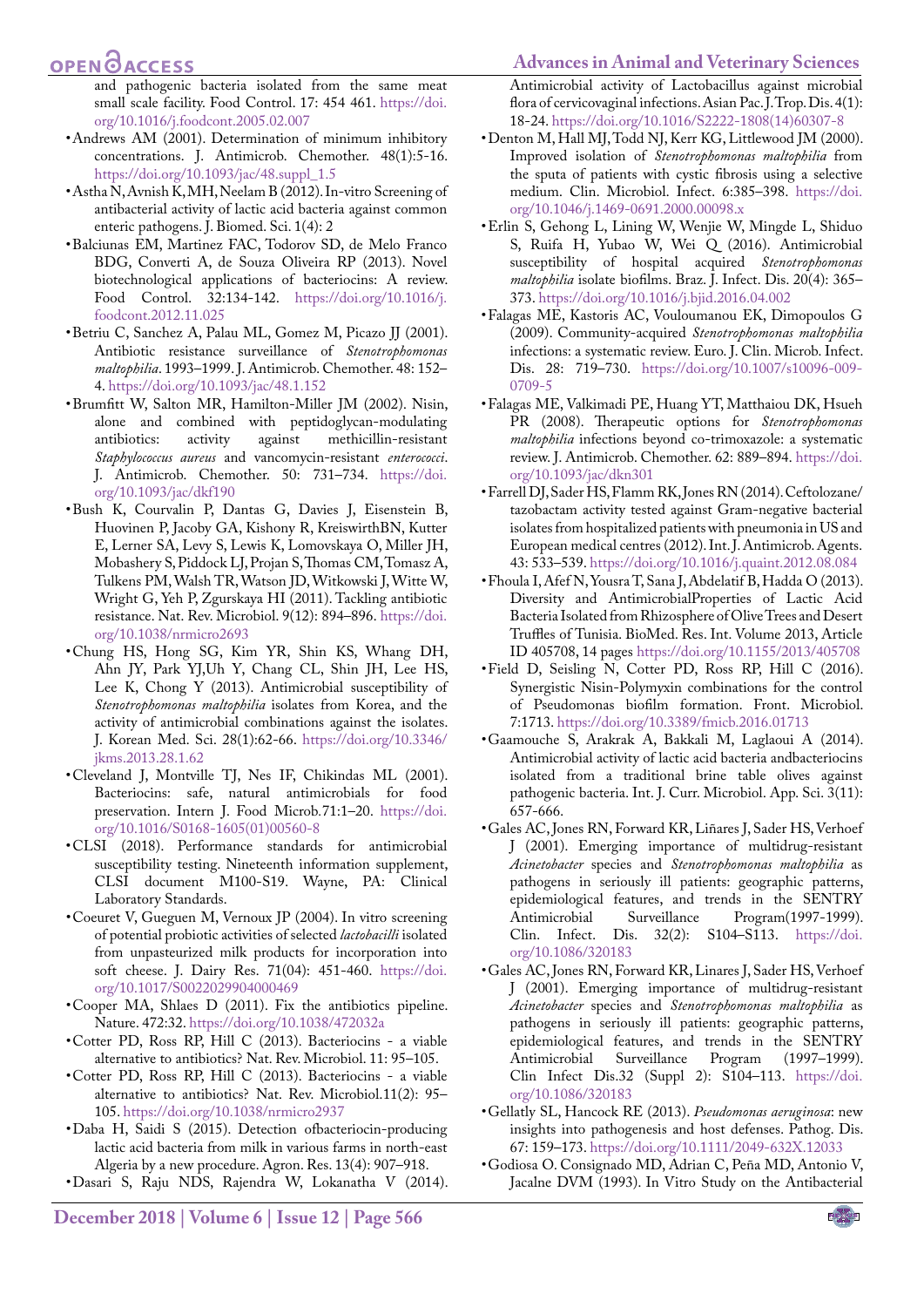Activity of *Lactobacillus casei* (Commercial Yakult Drink) against Four Diarrhea Causing Organisms. Physio. J. Microb. Infect. Dis. 22(2): 50-55.

- <span id="page-11-18"></span>• Hamilton-Miller JMT (2004). Probiotics and prebiotics in the elderly. Postgraduate Med. J. 80(946): 447-451. [https://doi.](https://doi.org/10.1136/pgmj.2003.015339 ) [org/10.1136/pgmj.2003.015339](https://doi.org/10.1136/pgmj.2003.015339 )
- • Hazem K, Sravya SN, Camilla S, Anna S, Kjell H, Nikolai S, Daniel A, Torbjörn B. (2016). Antibacterial effects of Lactobacillus and bacteriocin PLNC8 αβ on the periodontal pathogen *Porphyromonasgingivalis*. BMC Microbiology 16:188. [https://doi.org/10.1186/s12866-016-0810-8](https://doi.org/10.1186/s12866-016-0810-8 )
- <span id="page-11-12"></span>• Hejnar P, Kolar M, Sauer P (2010). Antibiotic Resistance of *Stenotrophomonas maltophilia* Strains Isolated from Captive Snakes. Folia Microbiol. **55** (1): 83–87. [https://doi.](https://doi.org/10.1007/s12223-010-0014-9 ) [org/10.1007/s12223-010-0014-9](https://doi.org/10.1007/s12223-010-0014-9 )
- <span id="page-11-2"></span>• Holmes AH, Moore LS, Sundsfjord A, Steinbakk M, Regmi S, Karkey A, Regmi S, Karkey A, Guerin PJ, Piddock LJ (2016). Understanding the mechanisms and drivers of antimicrobial resistance. Lancet. 9. 387(10014):176-187.
- <span id="page-11-15"></span>• Hu L.F. Chang X, Ye Y, Wang ZX, Shao YB, Shi W, Li X, Li JB (2011). *Stenotrophomonas maltophilia* resistance to trimethoprim/sulfamethoxazolemediated by acquisition of sul and dfrA genes in a plasmid-mediated class 1 integron. Int. J. Antimicrob. Agents. 37(3):230-234. [https://doi.](https://doi.org/10.1016/j.ijantimicag.2010.10.025 ) [org/10.1016/j.ijantimicag.2010.10.025](https://doi.org/10.1016/j.ijantimicag.2010.10.025 )
- <span id="page-11-10"></span>• Julve R, Rovira E, Belda A, Prat J, Escoms R, Albert A, Gonzalvo F (1998). Clinical manifestations of *Stenotrophomas* (Xanthomonas) *maltophilia* infection. An. Med. Interna. 15(9):476-80.
- <span id="page-11-11"></span>• Kataoka D. Fujiwara H, Kawakami T, Tanaka Y, Tanimoto A, Ikawa S, Tanaka Y (2003). The indirect pathogenicity of *Stenotrophomonas maltophilia.* Int. J. Antimicrob. Agents. 22(6):601-606. [https://doi.org/10.1016/S0924-](https://doi.org/10.1016/S0924-8579(03)00244-9 ) [8579\(03\)00244-9](https://doi.org/10.1016/S0924-8579(03)00244-9 )
- <span id="page-11-7"></span>• Kralova-Kovarikova S, Husnik R, Honzak D, Kohout P, Fictum P (2012). *Stenotrophomonas maltophilia* urinary tract infections in three dogs: a case report. Vet. Med. 57 (7): 380– 38[3. https://doi.org/10.17221/6268-VETMED](. https://doi.org/10.17221/6268-VETMED )
- • LeBel G, Piché F, Frenette M, Gottschalk M, Grenier D (2013). Antimicrobial activity of nisin against the swine pathogen *Streptococcus suis* and its synergistic interaction with antibiotics. Peptides. 50: 19–23. [https://doi.org/10.1016/j.](https://doi.org/10.1016/j.peptides.2013.09.014 ) [peptides.2013.09.014](https://doi.org/10.1016/j.peptides.2013.09.014 )
- <span id="page-11-0"></span>• Li XZ, Zhang L, Poole K (2002). SmeC, an outer membrane multidrug efflux protein of *Stenotrophomonas maltophilia*. Antimicrob. Agents Chemother. 46:333–43. [https://doi.](https://doi.org/10.1128/AAC.46.2.333-343.2002 ) [org/10.1128/AAC.46.2.333-343.2002](https://doi.org/10.1128/AAC.46.2.333-343.2002 )
- • Liaw S.J, Lee YL, Hsueh PR (2010). Multidrug resistance in clinical isolates of *Stenotrophomonas maltophilia*: roles of integrons, efflux pumps phosphoglucomutase (SpgM), and melanin and biofilm formation. Int. J. Antimicrob.<br>Agents. 35:126 -130. https://doi.org/10.1016/j. Agents. 35:126 –130. [https://doi.org/10.1016/j.](https://doi.org/10.1016/j.ijantimicag.2009.09.015 ) [ijantimicag.2009.09.015](https://doi.org/10.1016/j.ijantimicag.2009.09.015 )
- <span id="page-11-14"></span>• Liaw SJ, Teng LJ, Hsueh PR, Ho SW, Luh KT (2002). In vitro activities of antimicrobial combinations against clinical isolates of *Stenotrophomonas maltophilia*. J. Formos Med. Assoc.101: 495–501.
- <span id="page-11-17"></span>• Livermore DM, Hope R, Brick G, Lillie M, Reynolds R, BSAC Working Parties on Resistance Surveillance (2008). Non-susceptibility trends among *Pseudomonas aeruginosa*  and other non-fermentative Gram-negative bacteria from bacteraemias in the UK and Ireland, 2001-06. J. Antimicrob. Chemother. 62 (2): ii55–ii63. [https://doi.org/10.1093/jac/](https://doi.org/10.1093/jac/dkn352 )
- <span id="page-11-24"></span>• Loewe S (1927) Die Mischiarnei. KlinWochenschr. **6:**1077– 1085. [https://doi.org/10.1007/BF02322290](https://doi.org/10.1007/BF02322290 )
- • Loewe S (1928). Die quantitative nprobleme der pharmakologie. Ergebn. Physiol. 27:47–187.
- <span id="page-11-6"></span>• MacFaddin JF (2000). Biochemical test for identification of medical bacteria. 3th ed. New York: Williams and Wilkins-Baltimore.
- <span id="page-11-13"></span>• MacKenzie FM, Smitha SV, Milnea KE, Griffiths K, Leggeb J, Gould IM (2004). Antibiograms of resistant Gram-negative bacteria from Scottish CF patients. J. Cystic Fibrosis. 3 (2004) 151– 157. [https://doi.org/10.1016/j.jcf.2004.03.009](https://doi.org/10.1016/j.jcf.2004.03.009 )
- <span id="page-11-22"></span>• Mathur H, Field D, Rea MC, Cotter PD, Hill C, Ross RP (2017). Bacteriocin-Antimicrobial Synergy: A Medical and Food Perspective. Front. Microbiol. 8:1205. [https://doi.](https://doi.org/10.3389/fmicb.2017.01205 ) [org/10.3389/fmicb.2017.01205](https://doi.org/10.3389/fmicb.2017.01205 )
- <span id="page-11-5"></span>• Mendes CA, Cordeiro JA, Burdmann EA (2009). Prevalence and risk factors for acute kidney injury associated with parenteral polymyxin B use. Ann. Pharmacother. 43: 1948– 1955. [https://doi.org/10.1345/aph.1M277](https://doi.org/10.1345/aph.1M277 )
- <span id="page-11-1"></span>• Michael CA, Dominey-Howes D, Labbate M (2014). The antimicrobial resistance crisis: causes, consequences, and management. Front. Public Health. 2:145. [https://doi.](https://doi.org/10.3389/fpubh.2014.00145 ) [org/10.3389/fpubh.2014.00145](https://doi.org/10.3389/fpubh.2014.00145 )
- <span id="page-11-16"></span>• Micozzi A, Venditti M, Monaco M, Friedrich A, Taglietti F, Santilli S, Martino P (2000). Bacteremia due to *Stenotrophomonas maltophilia*in patients with hematologic malignancies. Clin. Infect. Dis. 31(3):705-11. [https://doi.](https://doi.org/10.1086/314043 ) [org/10.1086/314043](https://doi.org/10.1086/314043 )
- <span id="page-11-3"></span>• Nes IF, Yoon S, Diep DB (2007). Ribosomally synthesiszed antimicrobial peptides (bacteriocins) in lactic acid bacteria: a review. Food Sci. Biotechnol. 16 (5): 675.
- <span id="page-11-8"></span>• Nicodemo AC, Araujo MRE, Ruiz AS, Gales AC **(**2004). *In vitro* susceptibility of *Stenotrophomonas maltophilia* isolates: comparison of disc diffusion, Etest and agar /dilution methods. J. Antimicrob. Chemother. 53: 604–608. [https://](https://doi.org/10.1093/jac/dkh128 ) [doi.org/10.1093/jac/dkh128](https://doi.org/10.1093/jac/dkh128 )
- <span id="page-11-9"></span>• Ohnishi M, Sawada T, Marumo K, Harada K, Hirose K, Shimizu A, Hayashimoto M, Sato R, Uchida N, Kato H (2012). Antimicrobial susceptibility and genetic relatedness of bovine *Stenotrophomonas maltophilia* isolates from a mastitis outbreak. Lett. Appl. Microbiol. 54(6): 572-576. [https://doi.org/10.1111/j.1472-765X.2012.03246.x](https://doi.org/10.1111/j.1472-765X.2012.03246.x )
- <span id="page-11-21"></span>• Orhan G, Bayram A, Zer Y, Balci I (2005). Synergy tests by E test and checkerboard methods of antimicrobial combinations against Brucellamelitensis. J. Clin. Microbiol. 43: 140–143. [https://doi.org/10.1128/JCM.43.1.140-143.2005](https://doi.org/10.1128/JCM.43.1.140-143.2005 )
- <span id="page-11-4"></span>• Padmanabha Reddy V, Christopher MD, Reddy IS (2006). Antimicrobial activity of Lactobacillus acidophilus. Tamilnadu J. Vet. Anim. Sci, 2(4): 142-144.
- <span id="page-11-19"></span>• Padmanabha RV, Christopher MD, Reddy IS (2006). Antimicrobial activity of Lactobacillus acidophilus. Tamilnadu J. Vet. Anim. Sci. 2(4): 142-144
- <span id="page-11-23"></span>• Peter KG (1995). Isobolographic analysis of interactions: an update on applications and utility. Toxicol. 105(1995): 161- I7[9 https://doi.org/10.1016/0300-483X\(95\)03210-7]( https://doi.org/10.1016/0300-483X(95)03210-7 )
- • [Pinot C](http://www.ncbi.nlm.nih.gov/pubmed?term=Pinot C%5BAuthor%5D&cauthor=true&cauthor_uid=21819497), [Deredjian A](http://www.ncbi.nlm.nih.gov/pubmed?term=Deredjian A%5BAuthor%5D&cauthor=true&cauthor_uid=21819497), [Nazaret S](http://www.ncbi.nlm.nih.gov/pubmed?term=Nazaret S%5BAuthor%5D&cauthor=true&cauthor_uid=21819497), [Brothier E](http://www.ncbi.nlm.nih.gov/pubmed?term=Brothier E%5BAuthor%5D&cauthor=true&cauthor_uid=21819497), [Cournoyer](http://www.ncbi.nlm.nih.gov/pubmed?term=Cournoyer B%5BAuthor%5D&cauthor=true&cauthor_uid=21819497)  [B](http://www.ncbi.nlm.nih.gov/pubmed?term=Cournoyer B%5BAuthor%5D&cauthor=true&cauthor_uid=21819497), [Segonds C](http://www.ncbi.nlm.nih.gov/pubmed?term=Segonds C%5BAuthor%5D&cauthor=true&cauthor_uid=21819497), [Favre-Bonté S](http://www.ncbi.nlm.nih.gov/pubmed?term=Favre-Bont%C3%A9 S%5BAuthor%5D&cauthor=true&cauthor_uid=21819497). (2011). Identification of *Stenotrophomonas maltophilia* strains isolated from environmental and clinical samples: a rapid and efficient procedure. [J. Appl. Microbiol.](http://www.ncbi.nlm.nih.gov/pubmed/21819497) 111(5): 1185-93. [https://doi.](https://doi.org/10.1111/j.1365-2672.2011.05120.x ) [org/10.1111/j.1365-2672.2011.05120.x](https://doi.org/10.1111/j.1365-2672.2011.05120.x )
- <span id="page-11-20"></span>• Poulos CD, Matsumura SO, Willey BM, Low DE, McGeer